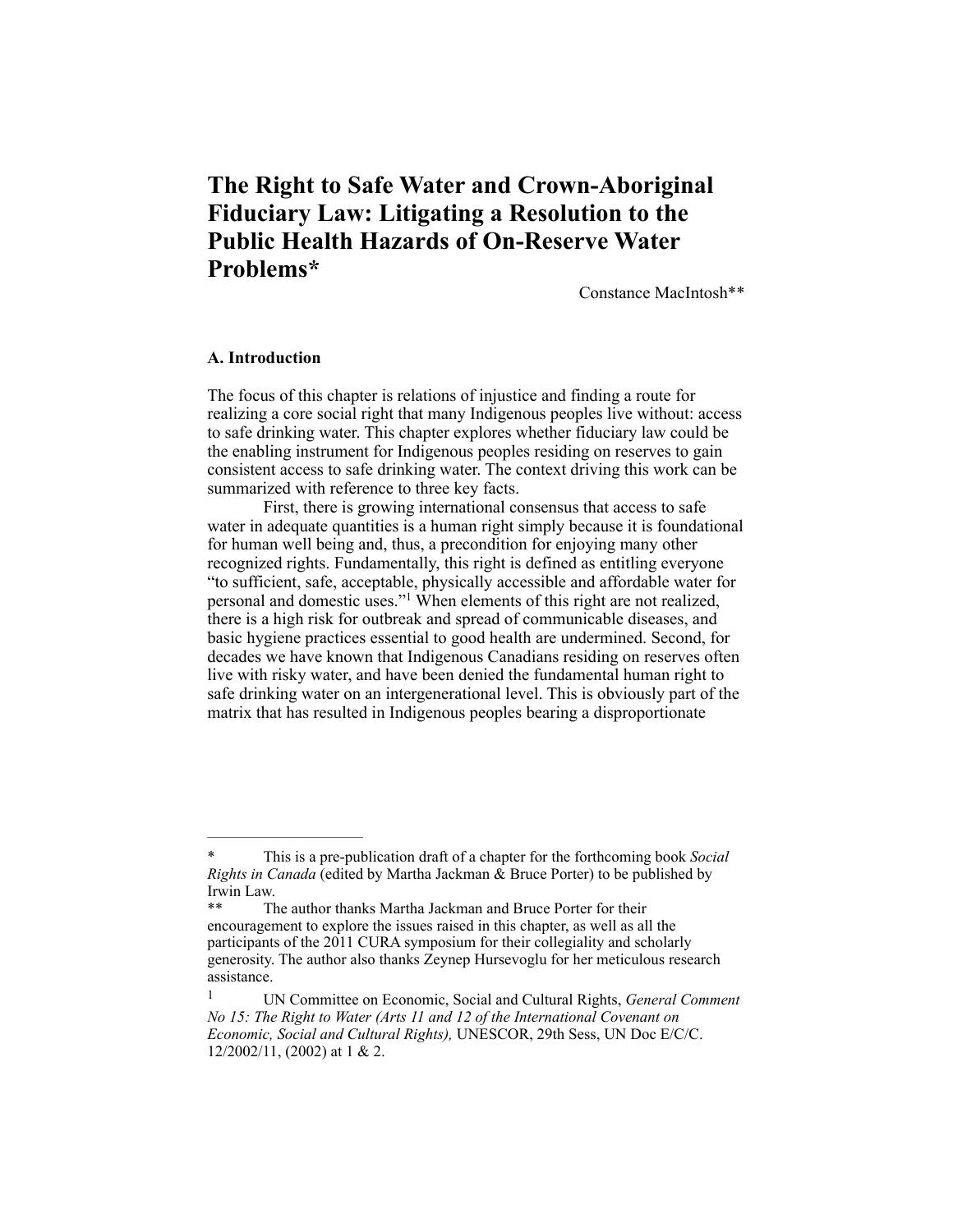burden of ill health compared to other Canadians.<sup>2</sup> This situation, where Indigenous peoples are often denied access to safe water, has garnered considerable international criticism for several decades and has been identified as inconsistent with Canada's obligations under key international human rights instruments, which implicitly recognize a right to safe water.<sup>3</sup> The final fact in this triumvirate is that Canada has become a leader in resisting the international trend of explicitly recognizing water rights as human rights.<sup>4</sup> This bodes poorly vis-à-vis Canada having a meaningful political commitment to remedying its domestic situation.

Canada's resistance was exemplified in 2008 when the United Nations Human Rights Council put forward a resolution to recognize access to safe water in adequate quantities as a human right and, importantly, to create a body to monitor state compliance with this resolution. Canada frontlined the opposition, which ultimately led to the resolution being defeated.<sup>5</sup> In a similar vein, Canada was one of forty-three states that abstained when a General Assembly resolution recognizing access to water as a human right was passed in 2010.<sup>6</sup> The abstaining states objected on several bases, including arguments that the General Assembly was the wrong forum and that the meaning of the right was uncertain.<sup>7</sup> Canada specifically criticized the resolution as premature because the vote arose "without allowing states the

 David Boyd, "No Taps, No Toilets: First Nations and the Constitutional 4 Right to Water in Canada" (2011) 57:1 McGill LJ 81 at 126 [Boyd].

<sup>5</sup> See Lynda Collins, "Environmental Rights on the Wrong Side of History: Revisiting Canada's Position on the Human Right to Water" (2010) 19:3 RECIEL 351 at 351 (the author provides a fulsome discussion of international law in this area).

 *The Human Right to Water and* Sanitation, GA Res A/RES/64/292, 6 UNGAOR, 64th Sess, A/64/L.63/Rev.1, (2010); UN-Water Decade Programme on Advocacy and Communication and Water Supply and Sanitation Collaborative Council, Media Brief, "The Human Right to Water and Sanitation," online: UN www.un.org/waterforlifedecade/pdf/

human right to water and sanitation media brief.pdf (this document provides an overview of the resolution).

<sup>7</sup> See Bruce Pardy, "The Dark Irony of International Water Rights" (2011) 28 Pace Envtl L Rev 907 (Pardy provides a discussion of the vote, as well as an argument as to potential risks arising from recognizing a right to water).

See Constance MacIntosh, "Indigenous Peoples and Health Laws and 2 Policies: Responsibilities and Obligations" in Jocelyn Downie, Timothy Caulfield, & Colleen Flood, eds, *Canadian Health Law and Policy*, 4th ed (Markham: LexisNexis, 2011) at 581-84.

See for example: Economic and Social Council, *Concluding Observations of* <sup>3</sup> *the Committee on Economic, Social and Cultural Rights: Canada,* CESCR, 36th Sess, UN Doc E/C.12/CAN/CO/4, (2006) at paras 11(d) and 64.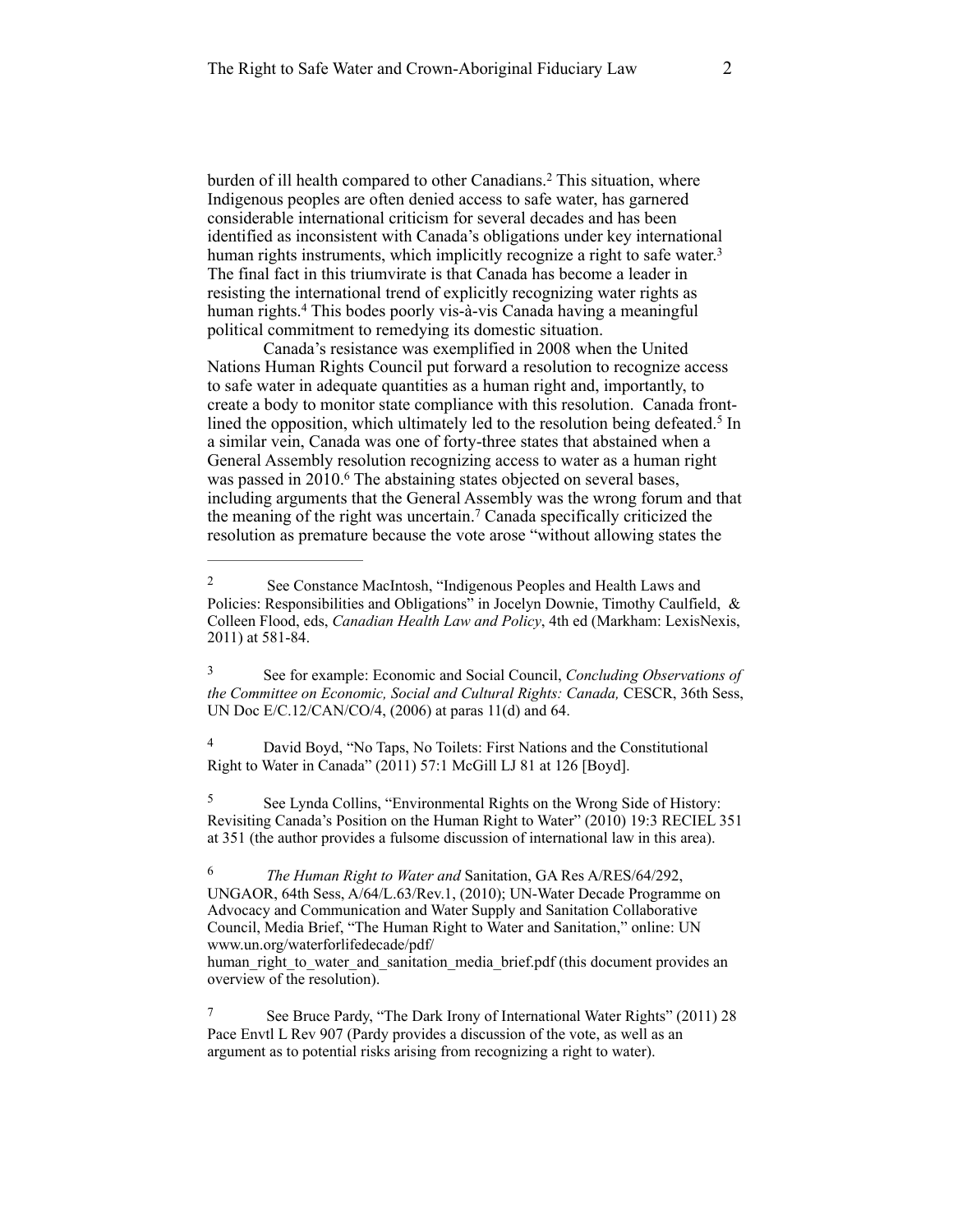benefit of full deliberation based on the Independent Expert's findings, their own internal processes and the agreement of states."<sup>8</sup> However, Canada has also had other motivations ascribed to its objections to the two resolutions, including its intention to avoid being found in violation of these resolutions vis-à-vis its Indigenous reserve-based population. 9

The facts outlined above risk creating the impression that Canada has utterly ignored the crisis of on-reserve water quality, or tried to pretend that the problem does not exist; however, this is not the case. For decades, Canada has been investing in policies, protocols, and spending practices directed to remedying the on-reserve water situation. Unfortunately, these political commitments have failed to afford satisfactory improvements in aligning onreserve living standards with other Canadian rural communities. Rather, as of 2008, Indigenous communities continue to compose the majority of the one percent of Canada's rural population that lives with inadequate drinking water and sanitation.<sup>10</sup> The persistence of this problem substantiates a practical need to identify the circumstances under which water rights may be justiciable, since relying merely on political will has proven inadequate to resolve the water rights deficit. In this chapter I propose that the social right of having access to safe drinking water in adequate quantities could found or form part of an action in Canadian courts. The chapter opens with a quick overview of the current water quality situation on First Nation reserves, before turning to legal argument.

## **B. Indigenous Peoples Live With Risky Water**

Many Indigenous Canadians residing in reserve communities live with water that places their health and well-being at risk. An arm's-length and comprehensive engineering assessment of on-reserve water systems was released in April 2011, identifying seventy-three percent of the systems as

<sup>8</sup> United Nationa General Assembly, UNGAOR, 64th sess, 108th plenary meeting, UN Doc A/64/PV.108 (2010) at p 17 (Explanation of the vote after the vote: UNGA-64 A/64/L.63/Rev.1, resolution "The Human Right to Water and Sanitation" [by His Excellency Henry-Paul Normandin, for Canada\), online: http://www.un.org/](http://www.un.org/en/ga/search/view_doc.asp?symbol=A/64/PV.108) en/ga/search/view\_doc.asp?symbol=A/64/PV.108.

<sup>&</sup>lt;sup>9</sup> See, for example, James Harnum, "Deriving the Right to Water from the Right to Life, Liberty and Security of the Person: Section 7 of the Canadian Charter of Rights and Freedoms and Aboriginal Communities in Canada" (2010) 19:3 RECEIL 306 at 306.

<sup>&</sup>lt;sup>10</sup> Boyd, above note 4 at 83.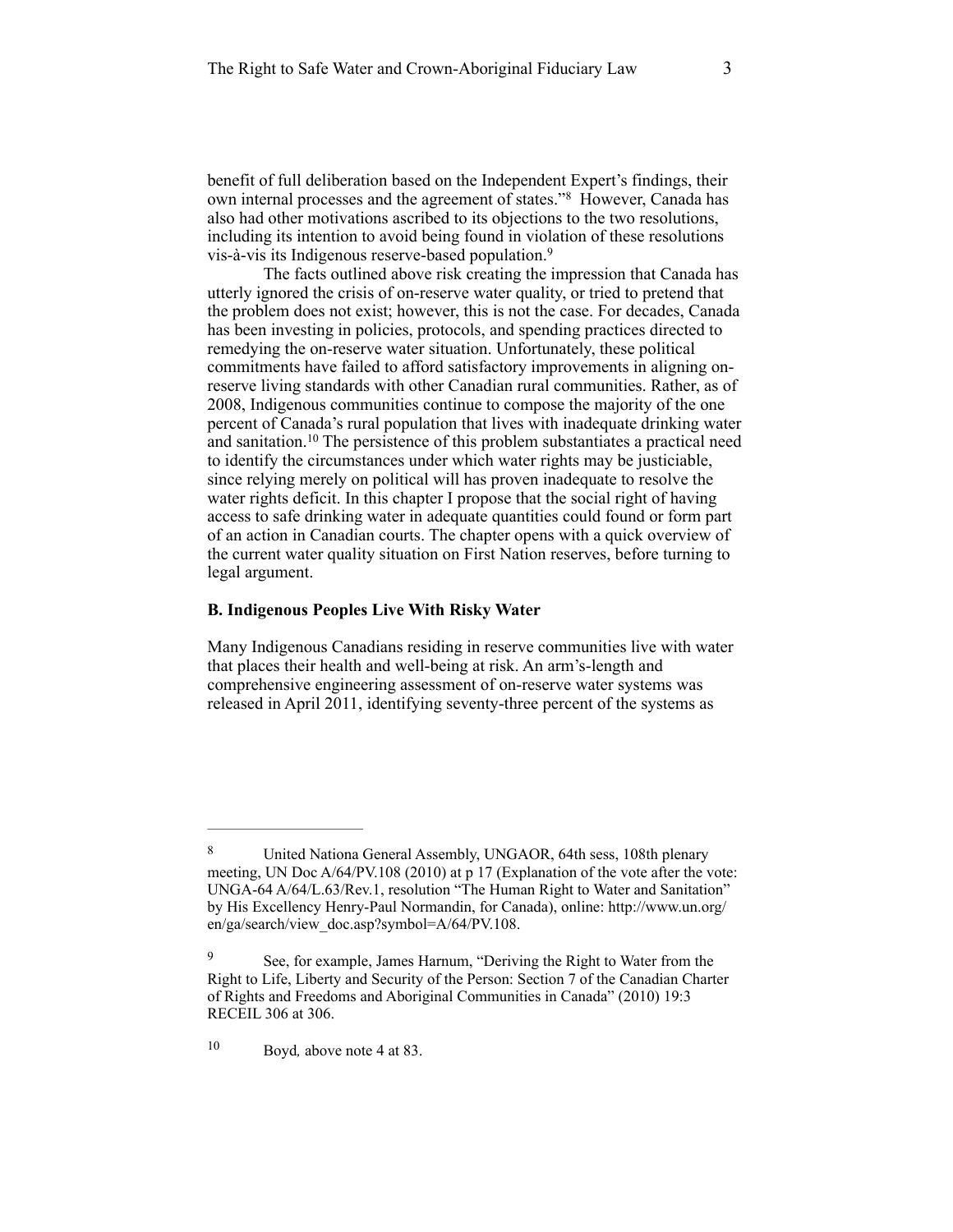being either medium or high risk<sup>11</sup> (thirty-four percent and thirty-nine percent, respectively). Medium risk means that the system has deficiencies such that there is a "medium probability that any problem could result in unsafe water." $12$  High risk is defined as "major deficiencies in most of the components" such that there is a "high probability that any problem could result in unsafe water,"<sup>13</sup> which "may lead to potential health and safety or environmental concerns" and requires "immediate corrective action."<sup>14</sup> The risk levels associated with water systems are presently considerably worse than they were a decade ago, when "only" twenty-two percent of water systems garnered a "high risk" rating.<sup>15</sup> At that time, such a level of risk was considered significant enough for the federal government to conclude that urgent action was required.  $16$  The current figures clearly demonstrate the fact that existing protocols, policies, and practices need to be carefully assessed to determine why and how they fall short and to consider whether an entirely new approach is warranted. According to the report's definitions, the thirtynine percent of water systems that received the high risk rating are in need of

<sup>12</sup> *Ibid* at Appendix A: Glossary.

 $13$  *Ibid.* 

14 *Ibid* at 15 & 16.

 See Treasury Board of Canada Secretariat, *First Nations Water Management* <sup>15</sup> *Strategy: Plans, Spending and Results for 2003/2004* (2004) [Treasury Board of Canada, *First Nations 2003/2004*] (this document reports the 2002 figure). See, for example, Indian and Northern Affairs Canada, *Plan of Action for Drinking Water in First Nations Communities: Progress Report - December 7, 2006* (Ottawa: INAC, 2006) at 1 [INAC, *Plan of Action*] (this government report describes twenty-nine percent of systems as having been at high risk in 2001 and 2002. Reported figures on risk levels are often slightly in variance due to overlapping (but slightly different) time-periods being scanned, and due to the fact that different reports/studies seem to use slightly different definitions of risk).

 Indian and Northern Affairs Canada & Health Canada, *Summative* <sup>16</sup> *Evaluation of the First Nations Water Management Strategy: Project 06/13* (2007) at [3, online : AANDC www.aadnc-aandc.gc.ca/DAM/DAM-INTER-HQ/STAGING/](http://www.aadnc-aandc.gc.ca/dam/dam-inter-hq/staging/texte-text/efnw08_1100100012017_eng.pdf) texte-text/efnw08\_1100100012017\_eng.pdf [INAC, *Summative Evaluation*].

Indian and Northern Affairs Canada, *National Assessment of First Nations* <sup>11</sup> *Water and Wastewater Systems: National Roll-Up Report Final (2011) at 16, online:* [AANDC www.aadnc-aandc.gc.ca/DAM/DAM-INTER-HQ/STAGING/texte-text/](http://www.aadnc-aandc.gc.ca/dam/dam-inter-hq/staging/texte-text/enr_wtr_nawws_rurnat_rurnat_1313761126676_eng.pdf) enr\_wtr\_nawws\_rurnat\_rurnat\_1313761126676\_eng.pdf [INAC, 2011 National *Assessment*] (a total of 571 out of the 587 reserve-based First Nations participated in the study, so its figures can be considered representative, at i. It is important to note that these water systems serve different sized communities. Although thirty-nine percent of water systems are high risk, they serve twenty-five percent—not thirty-nine percent—of the reserve-based population in Canada, at 16).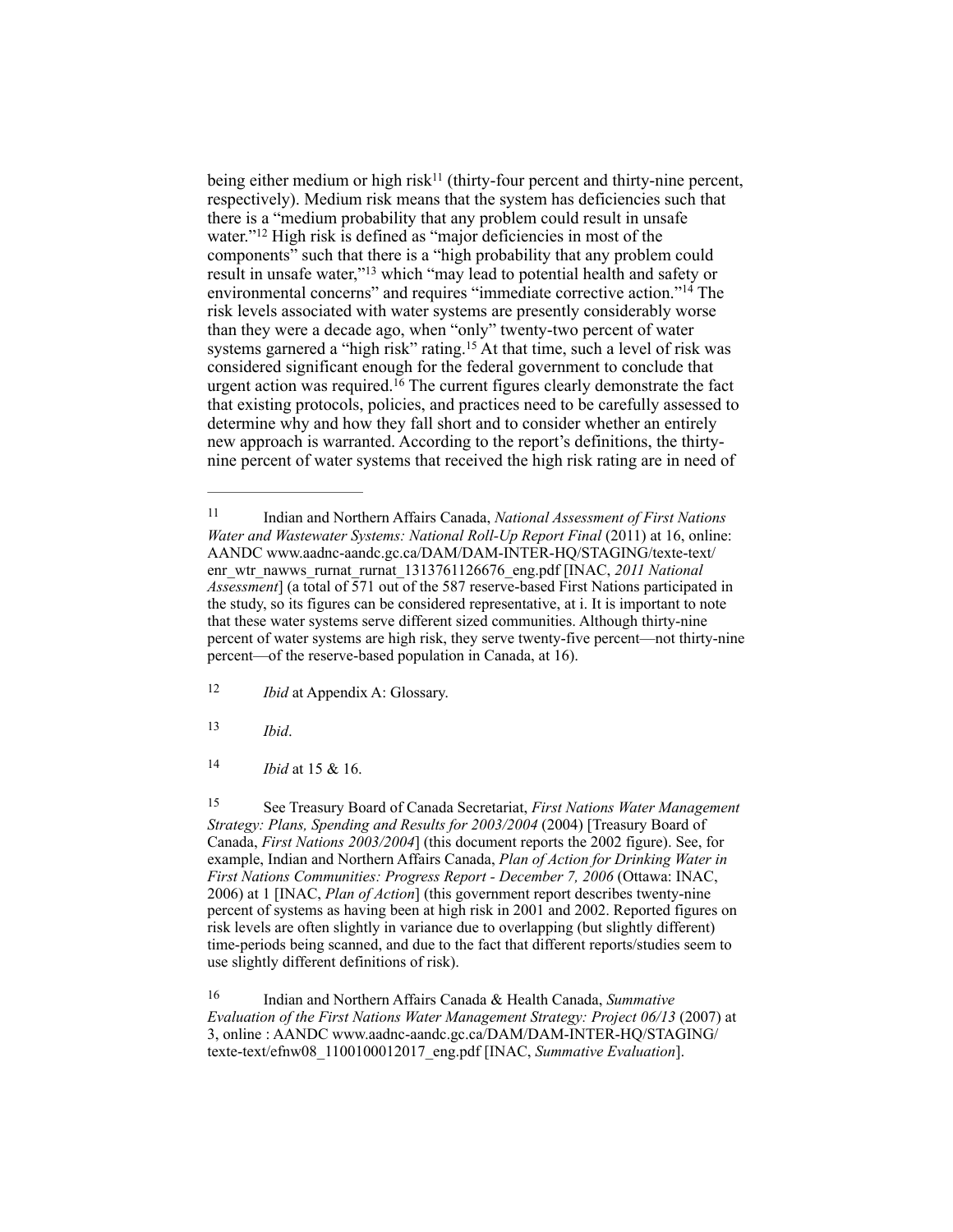"immediate corrective action."<sup>17</sup>Aboriginal Affairs and Northern Development Canada's  $(AANDC)^{18}$  response to the 2011 National Assessment, however, downplays the significance of the data. One of its key comments on the figures, which it repeats twice in its official statement released with the report, is that "risk rating is a measure of overall system management risk, not necessarily of water safety or quality."<sup>19</sup>

In fact, a high-risk rating can be triggered through the cumulative effect of factors other than immediate water safety risks, such as lacking plans for maintenance, source protection, or for responding to emergencies, as well as not having a certified systems operator. However, the 2011 National Assessment makes it clear that water safety concerns did drive many of the high-risk designations. Of the 314 water systems that were rated as high risk, 192 (sixty-one percent) received that designation because they failed to meet a health-related parameter. For example, 150 of these systems were high-risk due to bacteriological risk levels. A further 120 systems also failed to meet health parameters, but because of the manner in which those parameters were weighed, they were not assessed as high-risk.<sup>20</sup> It is worth noting that the risk evaluation system that AANDC required the independent assessors to use did not meet the assessors' approval in a number of ways. One of their critiques was that the system failed to weigh the risk from contaminants, including lead, arsenic, antimony, and uranium on par with bacteriological contaminants, despite the fact that these contaminants "may be just as harmful with prolonged exposure."<sup>21</sup> As a result, it is important to consider whether more systems would have received poorer ratings if contaminant health risks were weighed in accordance with the standards that the independent assessors felt were appropriate. Although the actual level of risk from unsafe water is therefore not entirely clear, the baseline figures support the conclusion that an unacceptable number of water systems place the health and well-being of reserve residents at risk.

AANDC's quieted description of the relevance of this data is striking given the fact that in 2003 AANDC had committed to addressing all high risk

<sup>18</sup> The Ministry of Indian and Northern Affairs Canada (INAC) was recently renamed. It is now called Aboriginal Affairs and Northern Development Canada (AANDC). This chapter will refer to AANDC, except in situations where INAC is used in a direct quote.

INAC, *2011 National Assessment*, above note 11 at 23. <sup>20</sup>

 $21$  *Ibid* at 42.

<sup>&</sup>lt;sup>17</sup> INAC, *2011 National Assessment*, above note 11 at 15-16.

Aboriginal Affairs and Northern Development Canada, *Department's* <sup>19</sup> *Response to the National Assessment of First Nations Water and Wastewater Systems* (2011), online: AANDC www.aadnc-AANDC.gc.ca/eng/ 1314383237592/1314383364994.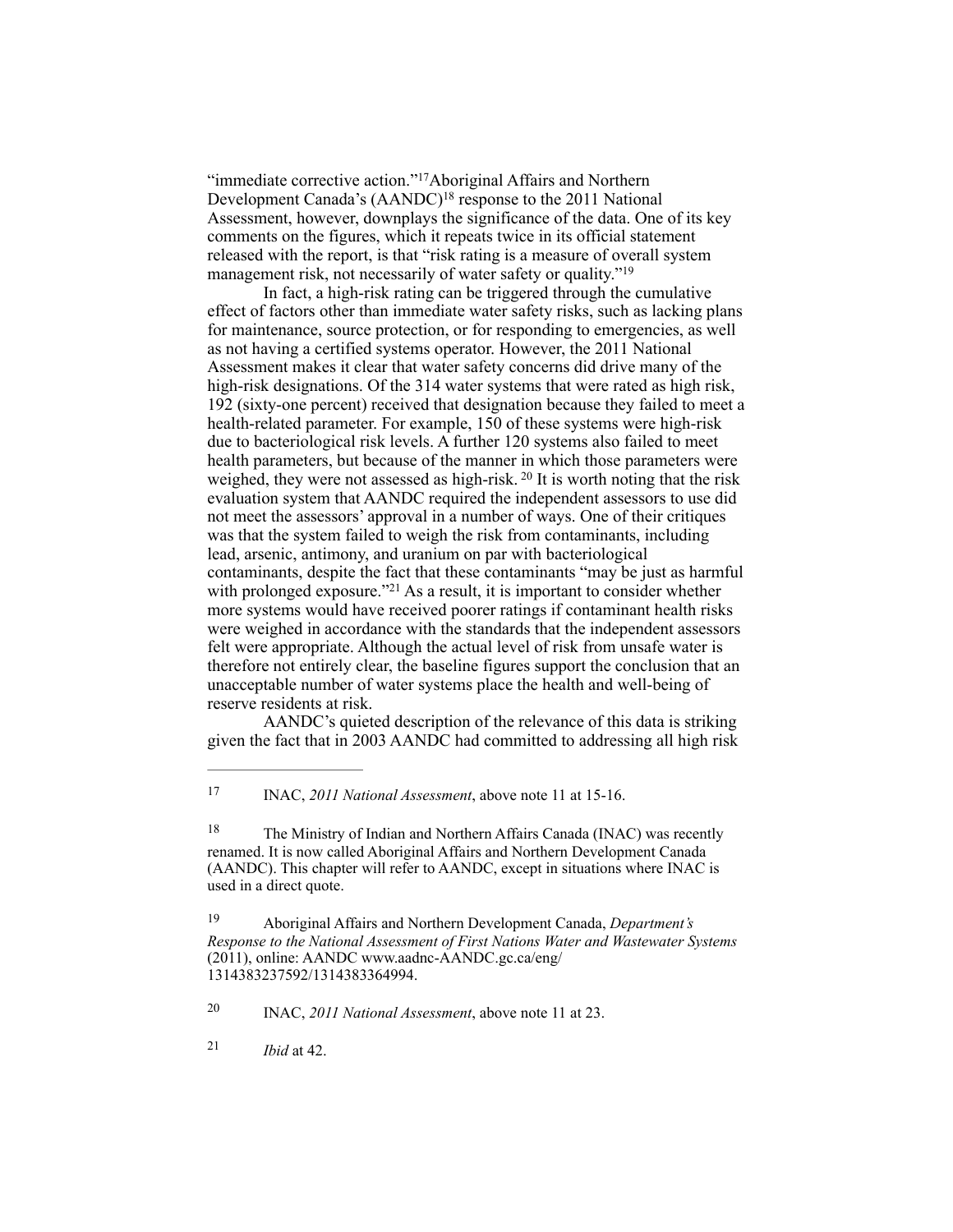water systems by 2006 as a key plank of its First Nations Water Management Strategy ('FNWMS')**.** In fact, under the FNWMS the number of systems rated as high risk decreased rather incrementally, going from twenty-two percent in 2002 to twenty percent in 2004-2005.<sup>22</sup> By 2006, the federal government had shifted its deadline to 2008, while remaining clear that "the main objective of the First Nations Water Management Strategy is to address all of the high risk systems by the end of March of 2008."<sup>23</sup> By January 2008, AANDC reported that that the number of communities with high-risk systems had decreased to eighty-five.<sup>24</sup> It seems reasonable to assume that a contributing factor<sup>25</sup> to the failure in bringing all systems to low (or even medium) risk status is AANDC's policy to fund only eighty percent of estimated operations and maintenance costs for reserve-based capital infrastructure once administrative responsibility for that infrastructure is transferred to communities, regardless of the reserve community's actual costs and ability to find alternate funding.<sup>26</sup> The 2011 National Assessment reported "a general feeling" within communities that the transferred operations and maintenance budgets were too low to retain certified facility operators, to replace components as needed, and to engage in the required level of monitoring.<sup>27</sup> This feeling was substantiated in part by assessment inspectors who found equipment in

<sup>23</sup> INAC, *Plan of Action*, above note 15 at 2.

 Indian and Northern Affairs Canada, *First Nations Water and Wastewater* <sup>24</sup> *Action Plan: Progress Report January 2008 – March 2009* (Ottawa: INAC, 2009) at 6 (it is unclear whether this figure refers to the number of high-risk systems (and some reserves have two or more systems on their land) or to the number of reserve communities which are served by one or more high-risk systems. In the latter case, a figure of eighty-five would correlate with approximately fourteen percent of communities having high-risk systems).

 Constance MacIntosh, "Testing the Waters: Jurisdictional and Policy Aspects 25 of the Continuing Failure to Remedy Drinking Water Quality on First Nations Reserves" (2007) 39:1 Ottawa L Rev 63 at 80-4 [MacIntosh, "Testing the Waters"] (the author provides a more detailed discussion of the complexities involved in addressing on-reserve water, which include jurisdiction complications).

<sup>26</sup> See Constance MacIntosh, "Envisioning the Future of Aboriginal Health Under the Health Transfer Process" (2008) Health LJ (Special Edition) 67 at 73-84 [MacIntosh, "Envisioning the Future"].

INAC*, 2011 National Assessment*, above note 11 at 37. <sup>27</sup>

Treasury Board of Canada Secretariat, *First Nations Water Management* <sup>22</sup> *Strategy: Plans, Spending and Results for 2004/2005* (2005); Treasury Board of Canada Secretariat, *First Nations 2003/2004*, above note 15 (this commitment was part of the 2003 to 2008 First Nations Water Management Strategy).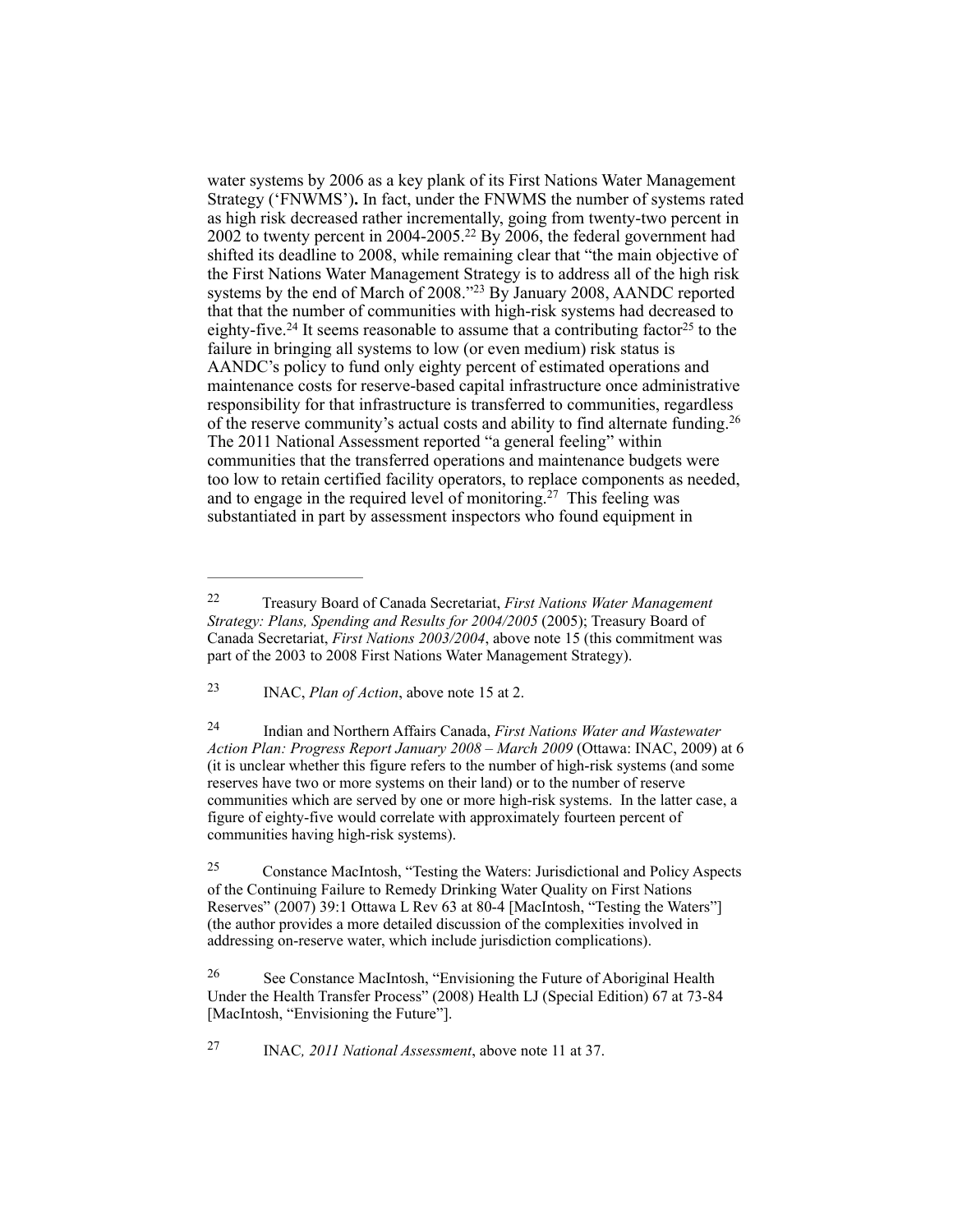disrepair due to "a [reported] lack of funding."<sup>28</sup> It was also identified as a fact in the scathing 2005 Auditor General report, which found that "INAC ignores whether First Nations have other resources to meet this requirement" of covering the outstanding twenty percent of the costs.29

However, when mandated by law, safe water has been provided to reserve residents. The federal labour code requires federal employees to have access to safe drinking water.<sup>30</sup> As a result, many nursing stations on reserves (when staffed by federal employees) have had their own water filtration system installed when reserve water has been deemed to be potentially unsafe.<sup>31</sup> There is a troubling irony in this situation: although the federal government will take the necessary steps to actually provide safe water in the face of clearly legislated liability, the reserve population served by these health care professionals must boil and disinfect or import their water, or else drink and use unsafe water. This speaks both to the questions of political will and to the force of the threat of liability.

# **C. Fiduciary Law as a Route to Realizing Water Rights**

The question of whether the ongoing failure to provide safe water to onreserve residents is justiciable in a Canadian courtroom has never been litigated,  $32$  although it is beginning to attract some scholarly attention.  $33$  The remainder of this chapter explores the possibility that on-reserve Indigenous people may have an actionable right to safe water that arises under the operation of fiduciary law.

*Ibid.* <sup>28</sup>

 Office of the Auditor General of Canada, *Report of the Commissioner of the* <sup>29</sup> *Environment and Sustainable Development to the House of Commons* (2005) at 19 & 20, online : OAG [www.oag-bvg.gc.ca/internet/docs/c20050905ce.pdf](http://www.oag-bvg.gc.ca/internet/docs/c20050905ce.pdf) [OAG, *2005 Report*].

 *Canada Labour Code,* RSC 1985, c L-2, s 125(1)(j); *Occupational Safety* <sup>30</sup> *and Health Regulations*, SOR/86-304, s 9.24.

<sup>31</sup> OAG, *2005 Report*, above note 29 at 10.

 See MacIntosh, "Testing the Waters," above note 25 at 85-7 (the author 32 briefly considers the potential for fiduciary law in this previous article, but does not, in any way, properly canvass its potential).

 See, for example, Boyd, above note 4 (the author identifies how sections 7 33 and 15 of the *Canadian Charter of Rights and Freedoms* support an argument that Indigenous peoples have an enforceable constitutional right to safe and adequate water).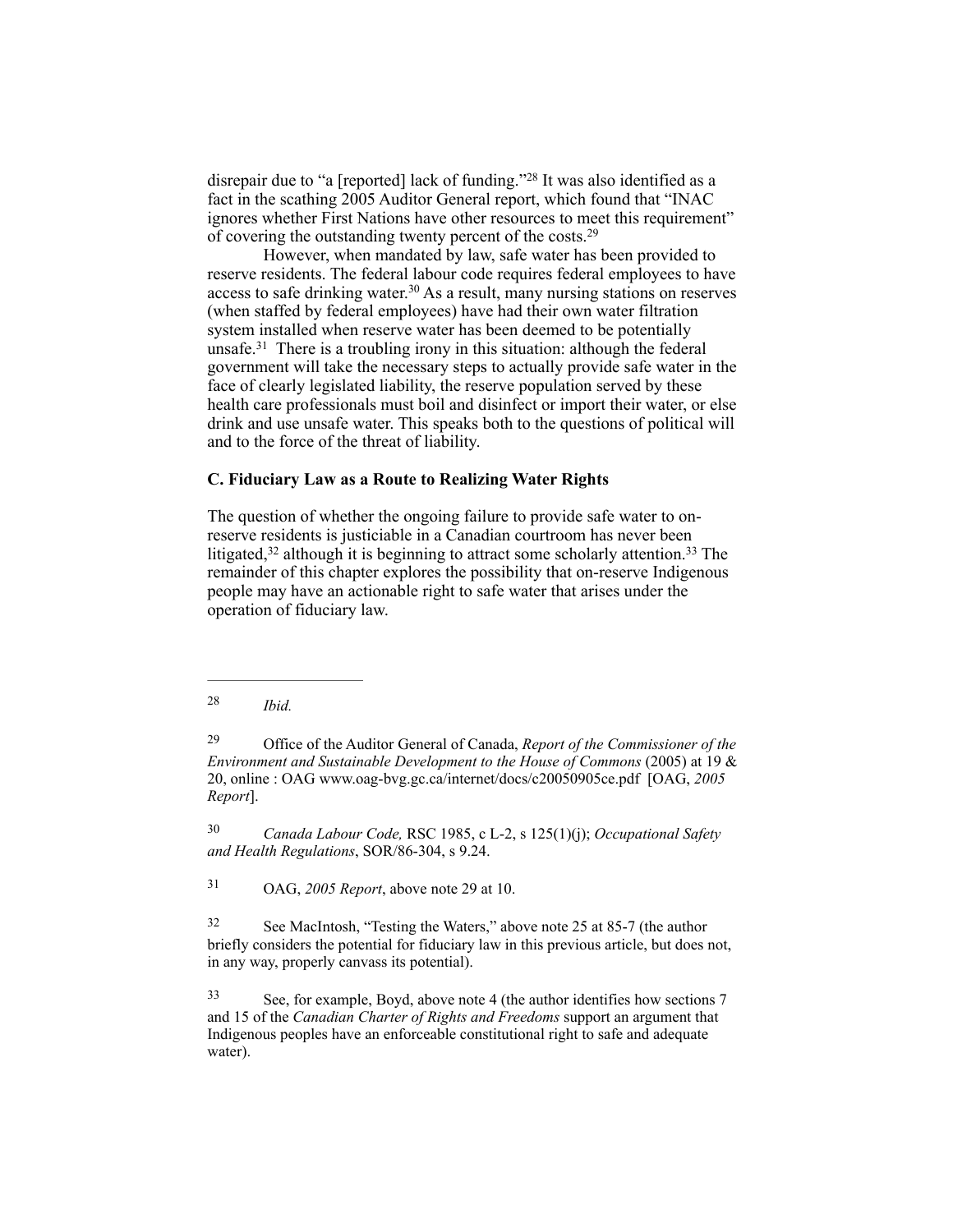#### **1) Fiduciary Law in the Aboriginal-Crown Context**

Fiduciary law is developing in a unique fashion within the Crown-Aboriginal context.  $34$  In general, Canadian courts only impose fiduciary duties "with regard to obligations originating in a private law context."<sup>35</sup> They seldom impose enforceable fiduciary obligations on the Crown when it is acting on its public responsibilities; rather, courts are typically limited to only scrutinizing Crown action for lawfulness.<sup>36</sup> This limitation is rationalized on the basis that the Crown is considered to be politically accountable when acting on its discretion. Furthermore, because the Crown must mange "the public's property for the common good," it normally ought not to have its discretion restrained by fiduciary obligations to singular groups or segments of the public.<sup>37</sup>

Although "the Crown is not normally viewed as a fiduciary in the exercise of its legislative or administrative function[s],"<sup>38</sup> the Supreme Court of Canada has determined that, in specific circumstances, the Crown owes fiduciary obligations to Indigenous peoples that are "in the nature of a private law duty." $39$  As a result, they are directly actionable. $40$  If the required criteria are met, courts have the authority to scrutinize the quality or character of Crown laws, policies, decisions, and actions affecting Indigenous peoples

 See, for example, *Reference Re ss 193 and 195.1(1)(c) of the Criminal Code* <sup>36</sup> *(Manitoba),* [1990] 1 SCR 1123, Dickson CJC [*Reference*] ("[t]he issue is not whether the legislative scheme is frustrating or unwise but whether the scheme offends the basic tenets of our legal system" at 1142).

 David Elliot, "Much Ado about Dittos: *Wewaykum* and the Fiduciary 37 Obligation of the Crown" (2003) 29:1 Queen's LJ 1 at 9 [Elliot].

<sup>38</sup> *Guerin*, above note 35 at para 104.

*Ibid.* <sup>39</sup>

<sup>40</sup> *Ibid.* See also Leonard Rotman, "*Wewaykum:* A New Spin on the Crown's Fiduciary Obligations to Aboriginal Peoples?" (2004) 37:1 UBC L Rev 219 at 220-26 [Rotman] (overview of Supreme Court of Canada jurisprudence regarding the development of the Crown-Aboriginal fiduciary relationship); Elliot*,* above note 37 at 7-17. See generally James Reynolds, *A Breach of Duty: Fiduciary Obligations and Aboriginal People* (Saskatoon: Purich Publishing, 2005) [Reynolds].

Lynda Collins & Meghan Murtha, "Indigenous Environmental Rights in 34 Canada: The Right to Conservation Implicit in Treaty and Aboriginal Rights to Hunt, Fish, and Trap" (2010) 47:4 Alta L Rev 959 at 965 (the authors describe the "freestanding fiduciary duty" as being "relatively undeveloped in the Aboriginal law jurisprudence" and, therefore, "fertile ground").

*Guerin v The Queen*, [1984] 2 SCR 335 at para 104 [*Guerin*]. <sup>35</sup>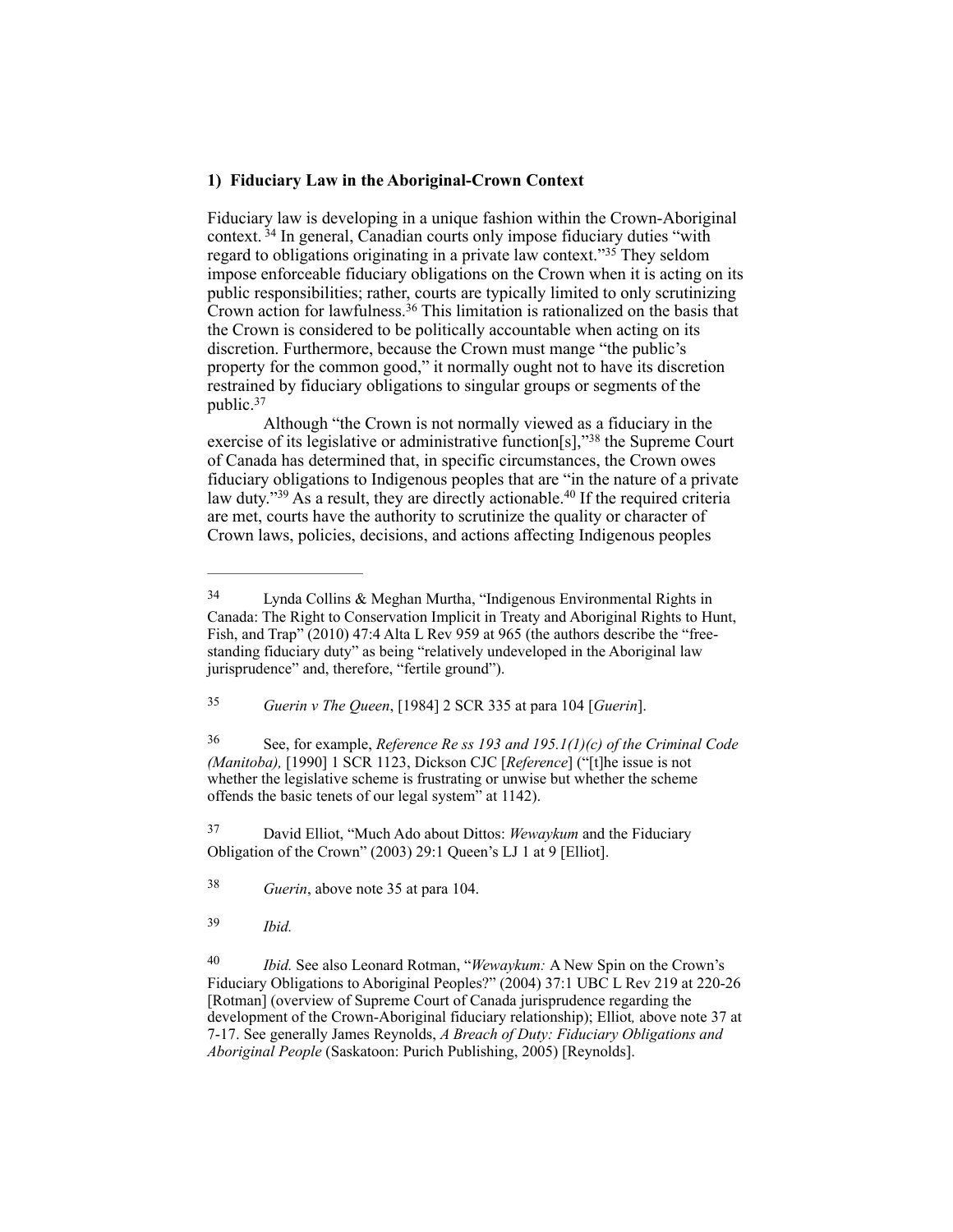against fiduciary standards, $41$  rather than merely their compliance with, for example, an underlying statutory process. Given the nature of fiduciary law, courts are also able to impose remedies that are informed by principles of equity, shaped towards restitution<sup>42</sup> and reconciliation,  $43$  instead of simply awarding damages.

This variation from the general law has been determined to be a unique and necessary feature of Crown-Aboriginal law. The justiciable character of Crown decisions, practices, and policies has emerged as a practical restraint on how the Crown has and continues to assume or assert the right to control aspects of Indigenous people's lives and communities. In his decision for the Supreme Court of Canada in *Wewaykum Indian Band v Canada,* Binnie J explained that "the degree of economic, social and proprietary control and discretion" that the Crown has asserted or assumed over Indigenous peoples' land, lives, and interests may leave "aboriginal populations vulnerable to the risks of government misconduct or ineptitude."<sup>44</sup> Given this vulnerability, these assumed powers must be constrained and their exercise subjected to external and independent scrutiny: "[t]he fiduciary duty, where it exists, is called into existence to facilitate supervision of the high degree of discretionary control gradually assumed by the Crown over the lives of aboriginal peoples."45

Not every decision or action of the Crown that engages Indigenous peoples, however, is subject to being scrutinized for consistency with fiduciary standards.<sup>46</sup> As cautioned by the Supreme Court of Canada in *Weywaykum,* "the fiduciary duty imposed on the Crown does not exist at large but in relation to specific Indian interests."<sup>47</sup> The Supreme Court of Canada further clarified the law in *Manitoba Metis Federation Inc v. Canada* 

See, for example, *Guerin*, above note 35*; Blueberry River Indian Band v* <sup>41</sup> *Canada (Department of Indian Affairs and Northern Development)*, [1995] 4 SCR 344 [*Blueberry River*]; *Wewaykum Indian Band v Canada*, 2002 SCC 79 [*Wewaykum*].

 $42$  Rotman, above note 40 at 227, n 36.

Constance MacIntosh, "The Reconciliation Doctrine in Chief Justice *<sup>43</sup>* McLachlin's Court: From a 'Final Legal Remedy' to a 'Just and Lasting' Process" in David Wright & Adam Dodek, eds, *Public Law at the McLachlin Court: The First Decade* (Toronto: Irwin Law, 2011) 201.

*Wewaykum,* above note 41 at para 80. <sup>44</sup>

*Ibid* at para 79. <sup>45</sup>

*Lax Kw'alaams Indian Band v Canada (AG),* 2011 SCC 56 at paras 69-72. <sup>46</sup>

*Wewaykum*, above note 41 at para 81. <sup>47</sup>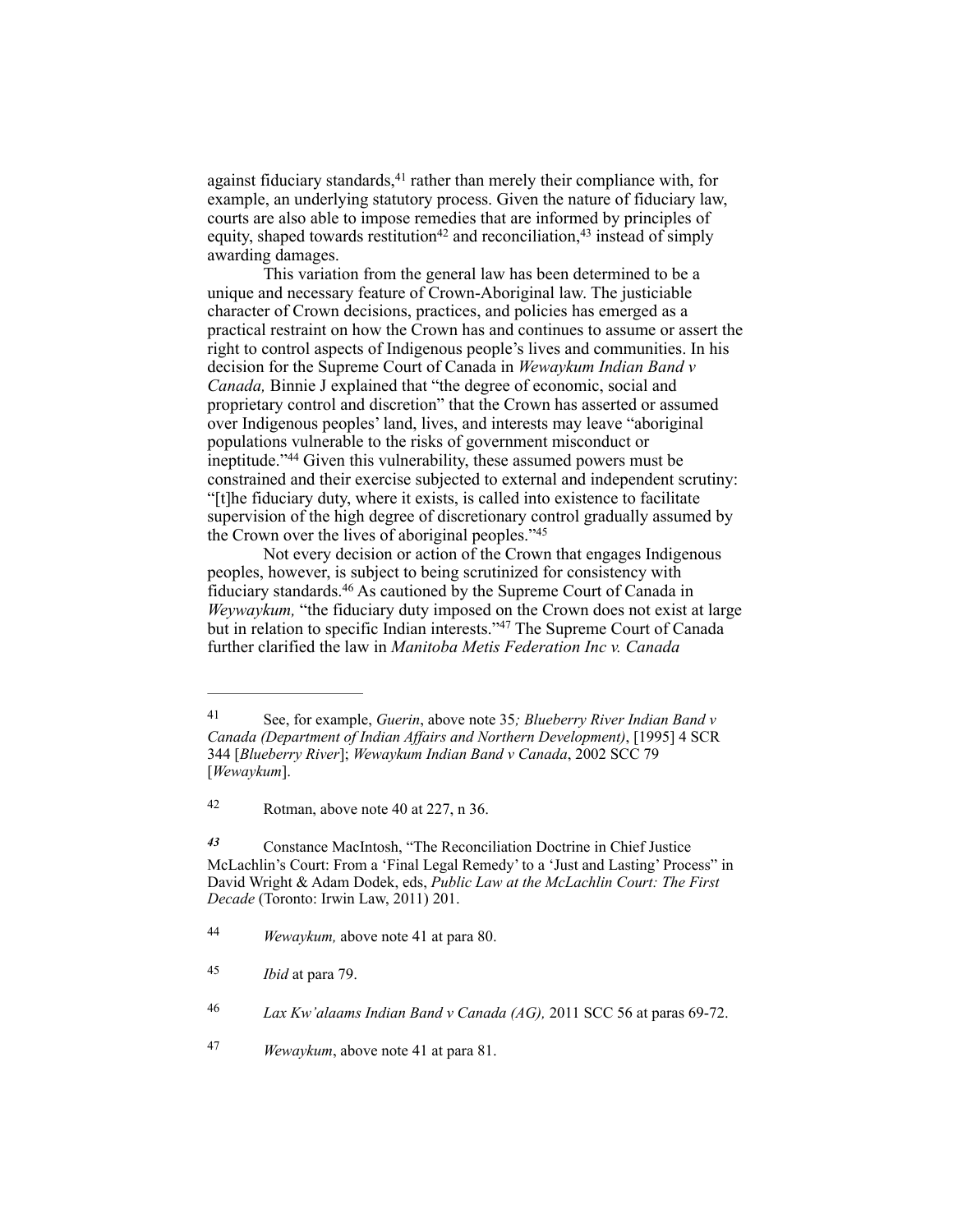*(Attorney General)*<sup> $48$ </sup>. For fiduciary obligations to arise, the majority found that one of two tests must be made out. The first test asks whether the Crown has undertaken discretionary control over a "specific or cognizable Aboriginal interest" in "land or property", where the interest is "a communal Aboriginal interest in the land that is integral to the nature of the [Aboriginal] distinctive community and their relationship to the land".<sup>49</sup> The interest does not, however, need to be one which attracts constitutional protection as an Aboriginal or treaty right, nor does it need to be one where the fiduciary obligation has been codified through legislation.<sup>50</sup> The second test has some similar features. It is made out where there is:

(1) an undertaking by the alleged fiduciary to act in the best interests of the alleged beneficiary or beneficiaries; (2) a defined person or class of persons vulnerable to a fiduciary's control …; and (3) a legal or substantial practical interest of the beneficiary or beneficiaries that stands to be adversely affected by the alleged fiduciary's exercise of discretion or control.<sup>51</sup>

The application of these tests is considered in the next section.

# **2) Evidence that Fiduciary Duties Arise**

As is discussed below, in the case of on-reserve water, a prima facie case can be made out for each of the two tests. That is, *vis-à-vis* the first test, it can be argued on the public record that the Crown took discretionary control over communal Aboriginal interests in land and thus water. As well, the interest in safe drinking water, like harvesting trees for shelter,<sup>52</sup> is a matter of survival and prima facie integral to Aboriginal community well-being. As to the second test, it can similarly be argued on the public record that the Crown undertook to act on behalf of Aboriginal peoples through the creation of reserves, leaving Aboriginal peoples' water safety interests vulnerable to the Crown's control.

- <sup>51</sup> *Manitoba Metis, above note 48, at para.* 50.
- *R v Sappier; R v Gray 2006 SCC 54.*

 <sup>[2013]</sup> SCJ No 14, 355 DLR (4th) 577 [*Manitoba Metis*] *<sup>48</sup>*

*Ibid.*, at para. 53 (emphasis added). <sup>49</sup>

<sup>&</sup>lt;sup>50</sup> *Weywaykum*, above note 41 at para 79.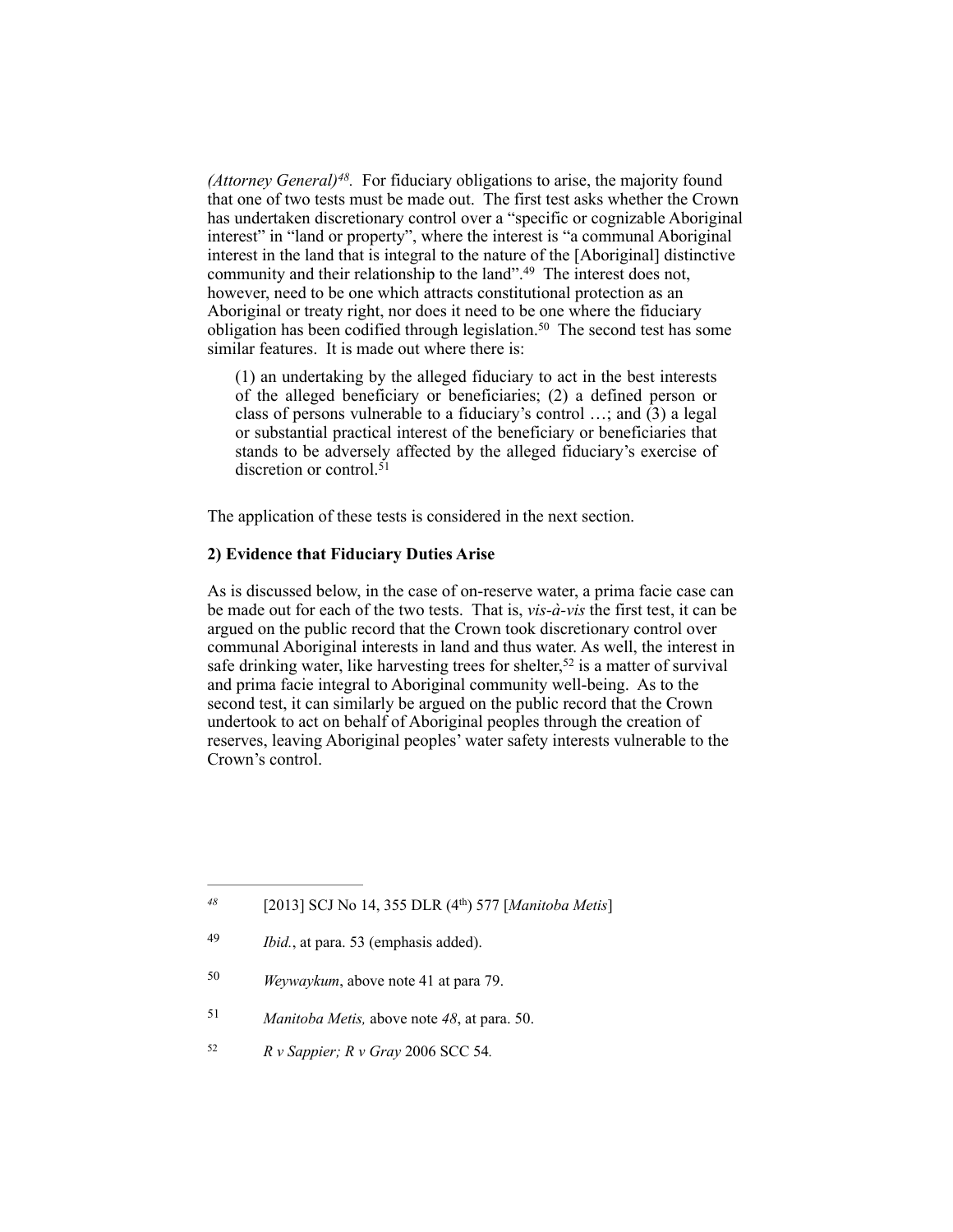The British Crown and then-Canada historically left Indigenous peoples with little choice but to reside on reserves.<sup>53</sup> The Crown asserted authority over those lands and communities through no less than the constitutional division of powers under which the federal government claimed jurisdiction over "Indians, and Lands Reserved for the Indians."<sup>54</sup> Acting under this assumed power and among other measures, Canada enacted legislation under various incarnations of the *Indian Act* that purported to dictate the nature of band governments and to define and thus restrain the scope of authority of these governments over matters including reserve land, capita infrastructure, and water systems.<sup>55</sup>

Under the current *Indian Act,* as under previous versions*,* the federal government delegated insignificant powers to statutorily created band councils to actually create a water protection regime.<sup>56</sup> Having failed to delegate such powers, the federal government presumed to preserve for itself the authority to control matters such as reserve capital infrastructure and the design and delivery of core services, like water.<sup>57</sup> Thus the Crown has unilaterally asserted or claimed discretionary authority through both constitutional and legislative instruments.

Alongside creating this legislative regime, under which reserve-based Indigenous communities are legally precluded from effectively self-regulating their water regimes, the Crown has acted upon its assumed powers through

 *Constitution Act, 1867* (UK)*,* 30 & 31 Vict, c 3, s 91(24), reprinted in RSC 54 1985, App II, No 5.

See, for example, *Indian Act*, RSC 1985, c I-5, s 8.

 See, for example, *Ibid* at ss 81(1)(f) and 81(1)(l). See also MacIntosh, 56 "Testing the Waters," above note 25 at 69.

<sup>53</sup> See Constance MacIntosh, "From Judging Culture to Taxing 'Indians': Tracing the Legal Discourse of the 'Indian Mode of Life'" (2009) 47:3 Osgoode Hall LJ 399 (indeed, both historically and recently, one's status and statutory rights as an "Indian" turned on living an Indian "mode of life," a conceptualization that centrally turned on residing on reserved land. Although the situation has, over time, become less rigid, in the recent taxation case of *Bastien Estate v Canada,* 2011 SCC 38, the Supreme Court of Canada affirmed that the tax exemption provisions of the *Indian Act* are tied to owning personal property that is situated on reserves).

See Office of the Auditor General of Canada, *Report of the Auditor General* <sup>57</sup> *of Canada*, ch 23 (Ottawa: Public Works and Services Canada, 1995) at para 23.45 [OAG, *1995 Report*]) (the specific date when Canada assumed control over drinking water is not relevant for the purposes of this analysis. It is sufficient to note that throughout the 1970s, Indian and Northern Affairs Canada assigned project managers to oversee all on-reserve capital projects and infrastructure, including water and sewage treatment facilities. The Auditor General's assessment is that the Indigenous inhabitants of the reserves had essentially no role. As a result, their interests were in practice entirely at the mercy of the federal government).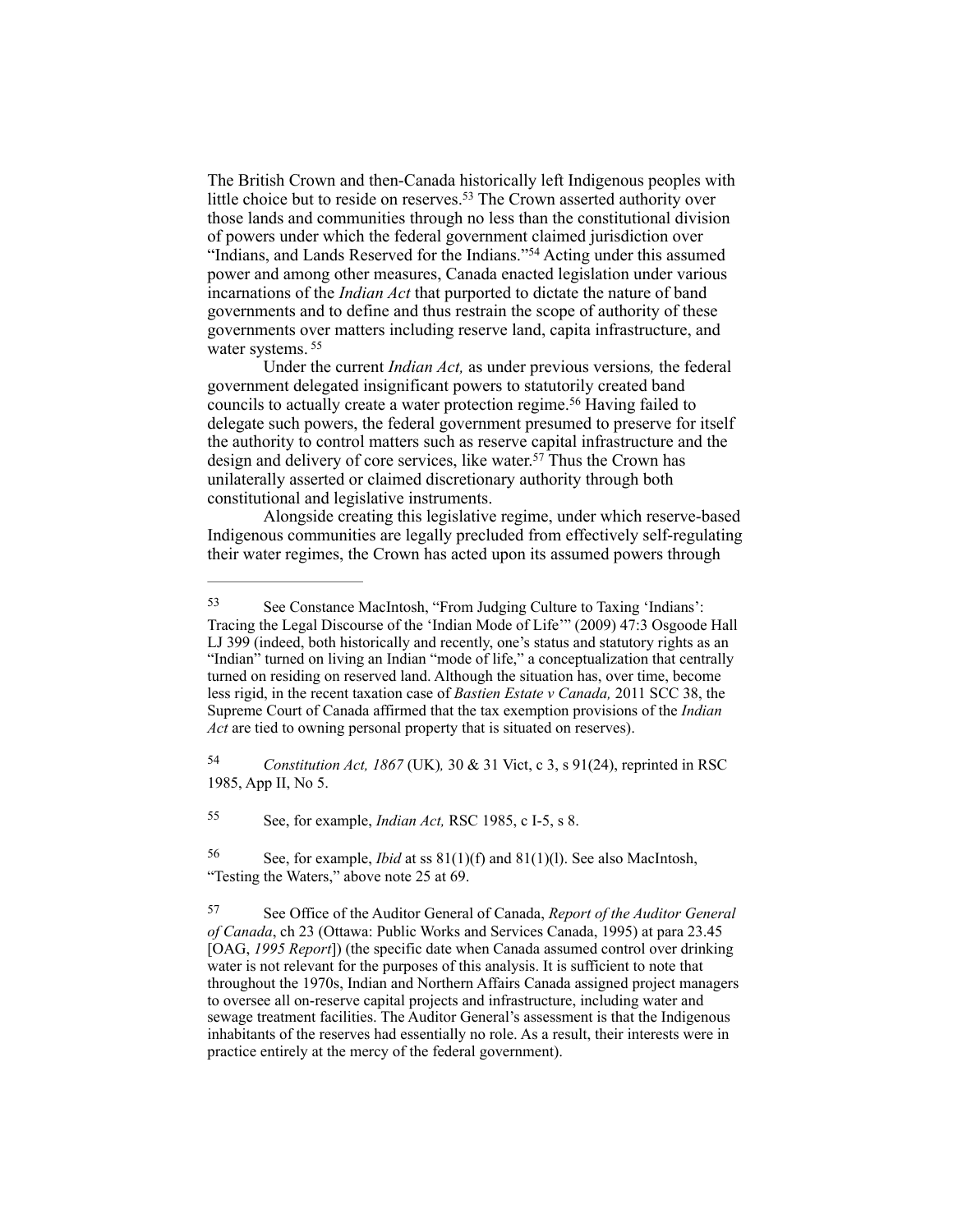enacting various policies and practices; as a result, an argument can be made on the basis of conduct. For example, the Auditor General of Canada provided this overview of federal practices in 2005:

> Federal programs and funding related to drinking water on reserves are based on government policy adopted in the 1960s and 1970s, and parliamentary appropriations. The objective of the government policy is to ensure that people living on reserves attain a comparable level of health and have access to water facilities comparable with other Canadians living in communities of a similar size and location.58

Specific examples of policies and protocols that demonstrate Canada's assertion of discretionary control over this interest, and a promise to act in the best interest of reserve communities, are readily available. In 1991, Indian and Northern Affairs Canada (INAC) affirmed its commitment to a policy dictating that reserve communities would live in conditions comparable to non-Aboriginal communities by  $2001$ ,<sup>59</sup> a commitment that obviously embraces water quality. Then, in 1995, INAC asserted it would remedy all deficient on-reserve water systems by 2004.<sup>60</sup> In 2003, Canada introduced the First Nations Water Management Strategy, which was to address all high-risk facilities, address infrastructure deficits to bring them up to industry standards, design and implement multi-barrier quality standards, and ensure all water operators were certified by 2008.

It is evident that, long ago, Canada undertook or assumed discretionary control over reserve lands, which included supervising the onreserve water regime and, given the terms of the Constitution and the *Indian Act,* decided that First Nations had no independent authority to do so themselves. Given the crucial character of the interest in safe drinking water, it must be assumed that the Crown sought to act in the best interests of reserve residents in asserting and exercising its control. Any other proposition would be monstrous. It is not relevant whether this control was asserted unilaterally, or if it arose in a different fashion—the conduct alone is sufficient to found the fiduciary relationship.

<sup>&</sup>lt;sup>58</sup> OAG, 2005 Report, above note 29 at 3. See also Nicolas Auclair & Tonina Simeone, "Bill S-11: The Safe Drinking Water for First Nations Act" (Ottawa: Library of Parliament, 2010) at 2 [Auclair & Simeone, "Bill S-11"].

See OAG, *1995 Report*, above note 55 at para 23.21. <sup>59</sup>

See *Report of the Royal Commission on Aboriginal Peoples: Gathering* <sup>60</sup> *Support,* vol 3 (Ottawa: Supply and Services Canada, 1996) at 380-81 [*RCAP,* vol 3].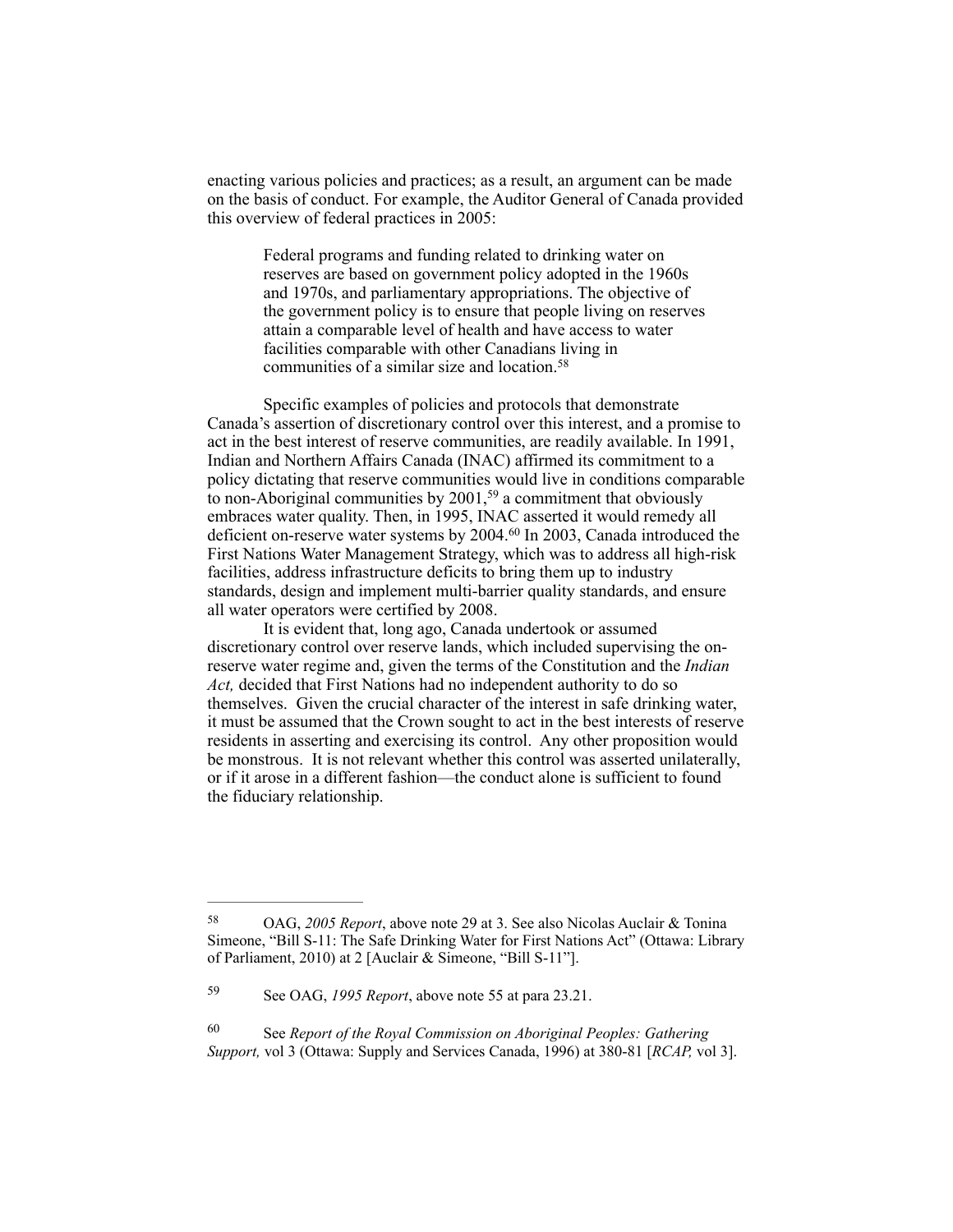#### **3) Fiduciary Standards Have Not Been Met**

The standards that are required of a fiduciary are high. In the pivotal case of *Wewaykum*, Binnie J confirmed that the nature and scope of the Crown's fiduciary duties align with those that are usually imposed on persons who assume private law fiduciary relationships:

> the imposition of a fiduciary duty attaches to the Crown's intervention the additional obligations of loyalty, good faith, full disclosure appropriate to the matter at hand and acting in what it reasonably and with diligence regards as the best interest of the beneficiary.<sup>61</sup>

 "Good faith" efforts that are informed by "diligence" are adequately supported and funded, and are reasonably responsive to objective assessments of why existing efforts are failing. However, Crown efforts to date have failed: although all federal initiatives have resulted in some level of improvement, none have met their goals.  $62$  In both designing and implementing plans, federal policies and practices have consistently been selectively responsive to concerns and observations regarding why they have (or are going to) fail. It is this selective responsiveness to evidence and, in particular, a failure to modify approaches based on that evidence that largely grounds the breach.

For example, federal policy has aimed to attempt to require reservebased Indigenous communities to take responsibility for operating and maintaining existing water treatment facilities that ANNDC constructed and has or had been operating. This is despite AANDC's knowledge, gained from multiple reports, that many of the facilities are already not producing safe water and are not capable of meeting health and safety guidelines or protocols. AANDC has strong-armed this offloading onto its 'beneficiary' via various transfer and contribution agreements, a practice that, in this instance, has been criticized as being primarily "a deficit-fighting measure,"<sup>63</sup> instead of a measure designed to address water quality or safety. A slight digression is in order, to explain how this policy has been operationalized. As noted above, the federal Crown has long assumed control over reserve-based communities. Given the federal-provincial division of powers, this means that it has claimed

<sup>&</sup>lt;sup>61</sup> *Wewaykum*, above note 41 at para 94.

Office of the Auditor General of Canada, *Status Report of the Auditor* <sup>62</sup> *General of Canada to the House of Commons*, ch 4 (Ottawa: Public Works and Government Services, 2011) [OAG, *2011 Report*].

Assembly of First Nations, *Federal Government Funding to First Nations:* <sup>63</sup> *The Facts, the Myths, and the Way Forward* (Ottawa: Assembly of First Nations, 2004) at 11.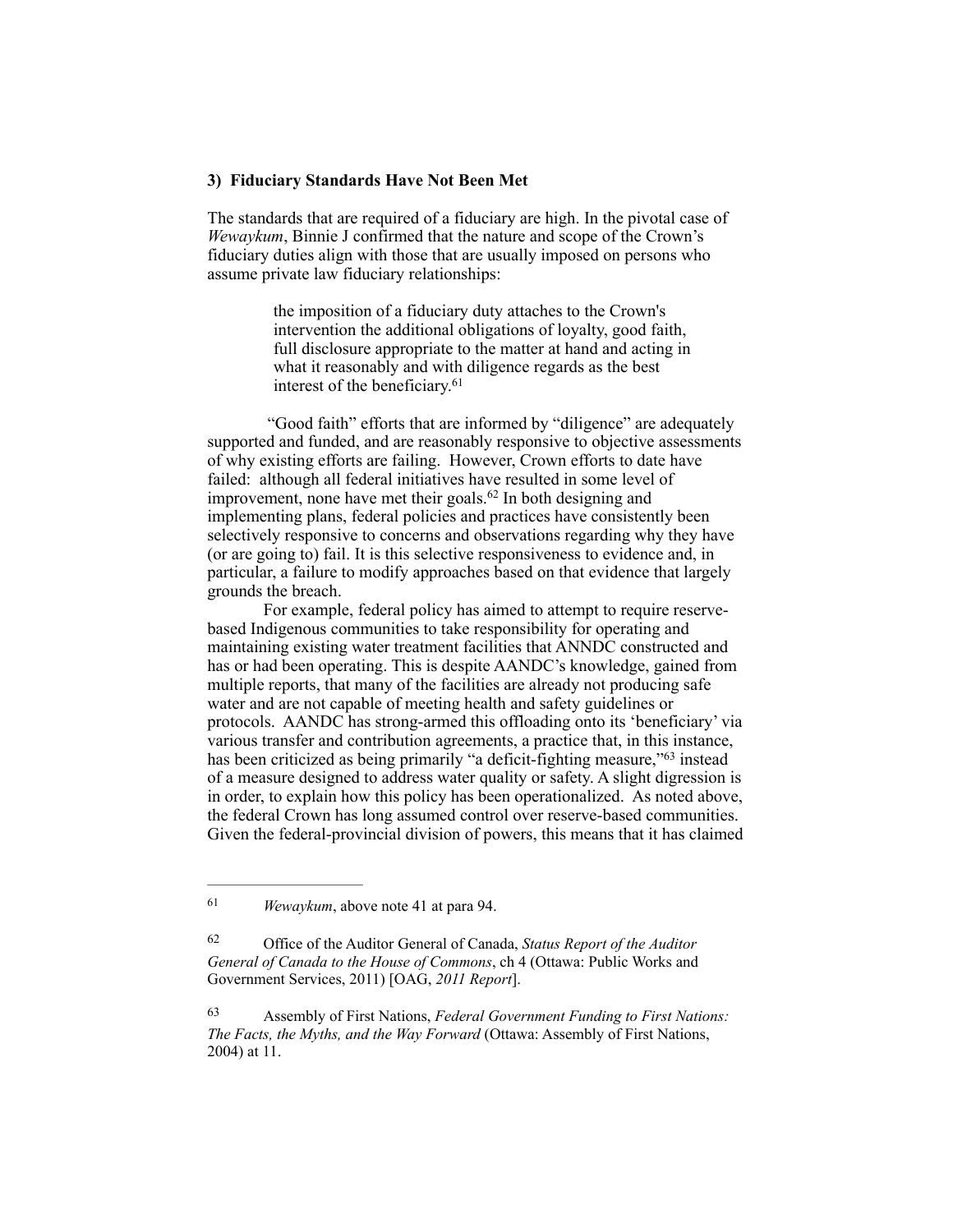fields that are usually deemed to fall under provincial jurisdiction, such as education and social services programming.

Transfer or contribution agreements are the route by which AANDC offers reserve-based Indigenous communities the opportunity to administer the programming which has been designed, administered, funded, and delivered by federal government offices,<sup>64</sup> purportedly as part of supporting Indigenous self-government. Programs offered include considerable aspects of public health and social services programming, and so are of great interest to many communities. However, any community that wishes to enter into an agreement where they have any level of discretionary control over public health, for example, must agree to deliver certain programs, including Environmental/Occupational Health and Safety.<sup>65</sup> The Environmental Health Program includes, in turn, drinking water monitoring and sewage infrastructure.<sup>66</sup> While responsibility is allegedly transferred, adequate funding to fulfill responsibilities is not. This is because it is AANDC's policy that transfer agreements are to limit funding to eighty percent of the estimated operations and maintenance costs of water infrastructure.<sup>67</sup> Given that systems have been identified as not operating safely when run by AANDC (and, therefore, with allegedly full funding), this practice has been identified by the Auditor General and by the Royal Commission on Aboriginal Peoples as likely setting communities up to fail.<sup>68</sup> Calls for reform to AANDC's policy, however, remain unanswered.

Coupled with this policy, starting around 2007, the standard transfer agreement to design and administer such programs as education and housing was modified to impose the following mandatory obligation:

[Band] Council shall:

a. provide for the preservation of public health, safety and the environment (e.g. address drinking water advisories in a

 Health Canada, *Transfer of Health Programs to First Nations and Inuit* <sup>65</sup> *Communities: Handbook 2 - The Health Services Transfer* (Ottawa: Health Canada, 2004) at 9.

OAG*, 2005 Report*, above note 29 at 4. <sup>67</sup>

 See, for example, OAG*, 1995 Report*, above note 55 at paras 23.45-46; 68 OAG*, 2005 Report*, above note 29; *RCAP,* vol 3*,* above note 58 at 379.

<sup>&</sup>lt;sup>64</sup> See MacIntosh, "Envisioning the Future," above note 25 (the author provides a detailed discussion of these agreements in the context of health transfers); Judith Rae, "Program Delivery Devolution: A Stepping Stone or Quagmire for First Nations?" (2009) 7:2 Indigenous LJ 1 at 14-7 (the author discusses how communities are typically deeply dissatisfied with these agreements in the context of education and child protection services, but enter into them nonetheless)

*Ibid* at 10 & 11. <sup>66</sup>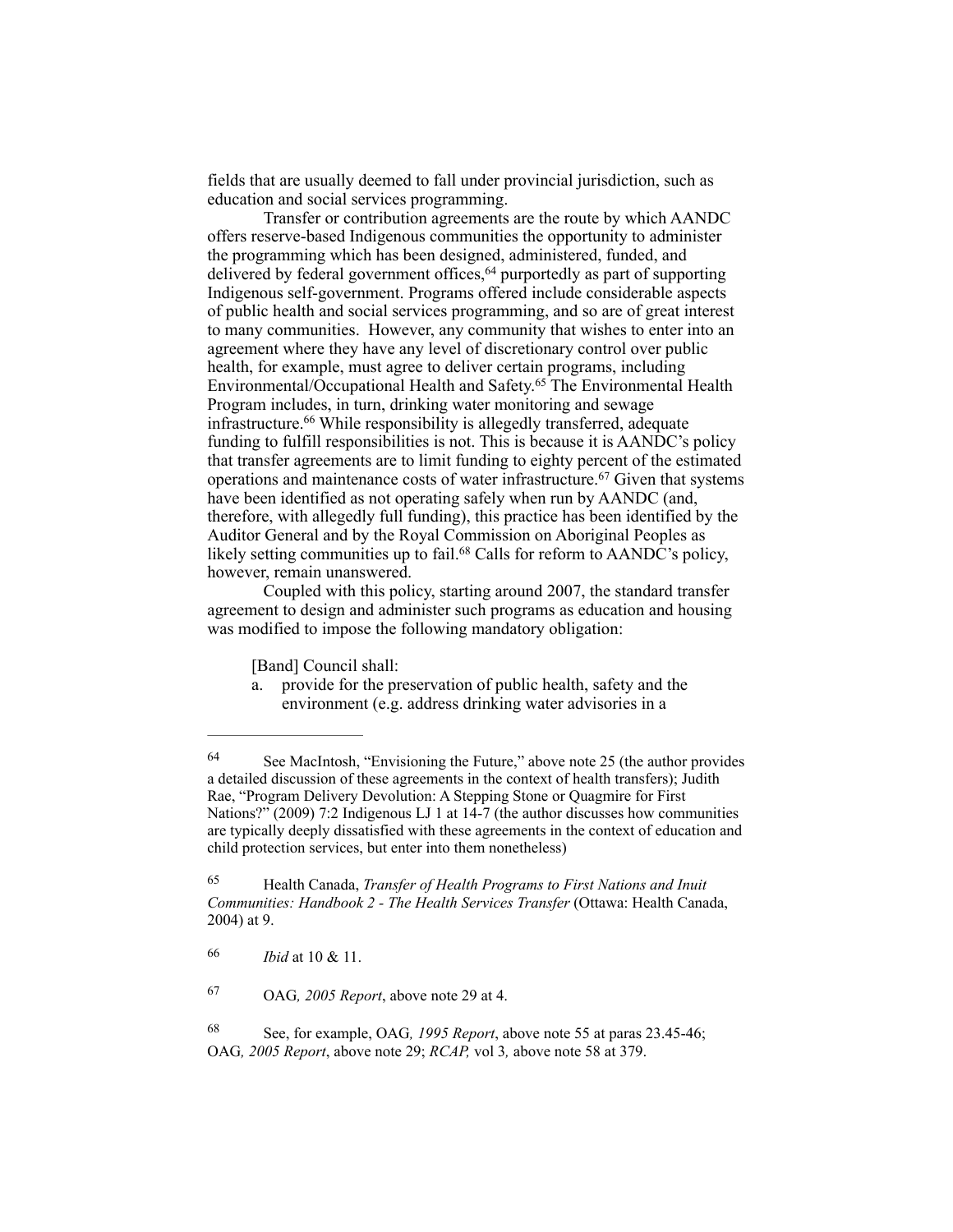timely manner); and

b. at a minimum, *adhere to all the applicable codes, protocols and guidelines standards for design, construction, operation, maintenance and monitoring of facilities*. This includes the Protocol for Safe Drinking Water in First Nations Communities.<sup>69</sup>

The required commitment for Indigenous communities to shoulder these responsibilities is a draconian imposition that Indigenous communities are extremely unlikely to meet. The federal government itself has, in many instances, been unable to comply with these codes and protocols. For example, despite the promise of the federal government's 2003 First Nations Water Management Strategy that it would have all water treatment plants on reserves overseen by certified operators by  $2008$ , <sup>70</sup> thus bringing practice in line with one of the elements of the Safe Drinking Water Protocol—by 2011 only fifty-four percent of operators were certified.<sup>71</sup> According to the Safe Drinking Water Foundation, reserve communities who tried to refuse to commit to meeting these standards and resisted signing the contribution agreement "had funds withheld for housing, education, health services or for water projects."72

This coercive, alleged offloading of responsibility to meet standards which AANDC has failed to meet, and which AANDC knows in many instances the First Nation will not be able to meet because the facilities that AANDC designed and constructed are already not compliant, $73$  is clearly inconsistent with the responsibilities of acting as a fiduciary. Such policies do

Indian and Northern Affairs Canada, *Comprehensive Funding Arrangement* <sup>69</sup> *National Model for Use with First Nations and Tribal Councils for 2010-2011* (2010) s 10.1.1, online: AANDC [www.aadnc-aandc.gc.ca/eng/1100100010071](http://www.aadnc-aandc.gc.ca/eng/1100100010071) [emphasis added].

<sup>&</sup>lt;sup>70</sup> MacIntosh, "Envisioning the Future," above note 26 at 76 & 77; INAC, *Summative Evaluation*, above note 16.

<sup>&</sup>lt;sup>71</sup> INAC, *2011 National Assessment*, above note 11 at 24.

Safe Drinking Water Foundation, *A Review of the Engagement Sessions for* <sup>72</sup> *the Federal Action Plan on Safe Drinking Water for First Nations: Position Statement* (Saskatoon: Safe Drinking Water Foundation, 2009) at 2.

Constance MacIntosh, "Public Health Protection and Drinking Water Quality 73 on First Nation Reserves: Considering the New Federal Regulatory Proposal" (2009) 18:1 Health L Rev 5 at 6 [MacIntosh, "Public Health Protection"] (regarding how facilities have not been built to meet provincial or other building and design codes).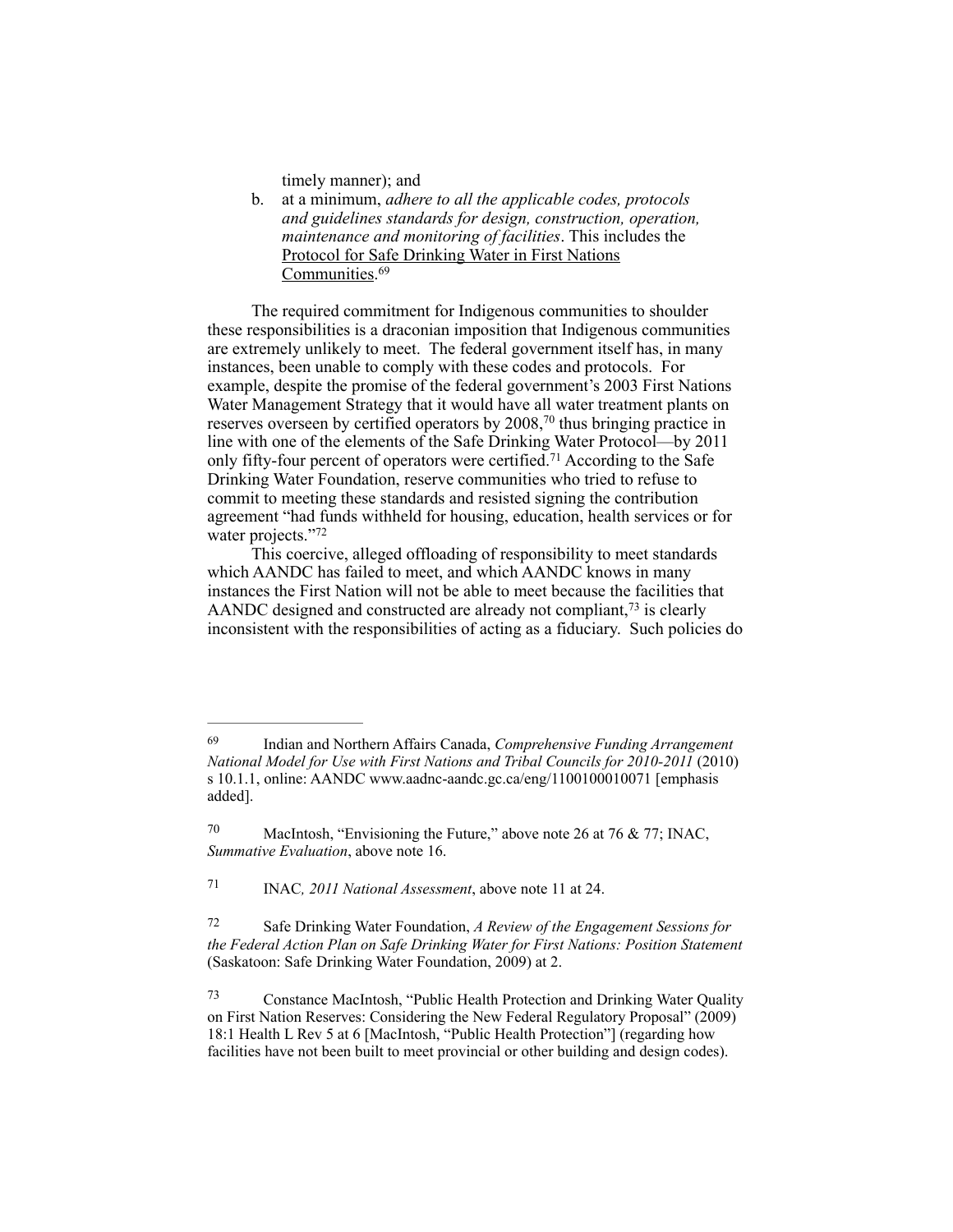not align with what one can "reasonably and with diligence regard … as the best interest of the beneficiary."<sup>74</sup>

Assuming the legitimacy of the constitutional division of powers and the assignment of the head of power over "Indians and lands reserved to the Indians" to the federal government under section 91(24) of the *Constitution Act, 1867*, such a divesting of responsibility is also not possible in law as constitutional obligations cannot be contracted out-of.<sup>75</sup> In its assessment of the transfer agreements, the Auditor General has determined that regardless of the wording of such agreements, INAC "continues to be responsible and accountable" for on-reserve water systems,  $76$  a conclusion that was also reached by Health Canada's Interdepartmental Working Group on Drinking Water in  $2005$ .<sup>77</sup> This point is taken up again, below, where an argument is presented that the Crown, as a fiduciary, is responsible for remedying the situation that it has enabled.

Similarly, despite the fact that Canada invests money into reserve water systems and claims it is committed to providing 'comparable' living standards, the federally appointed Expert Panel on Safe Drinking Water for First Nations concluded in 2006 that "the federal government has never provided enough funding to First Nations to ensure that the quantity and quality of their water systems was comparable to that of off-reserve communities."78

The federal government received a detailed engineering analysis in 2011 from an arm's-length source, complete with a cost figure for the investment that is actually required to realize the various commitments and standards that are allegedly supported by political will and recommended under protocols. The 2011 National Assessment reported that "[t]he total cost (both construction and non-construction) associated with upgrading water systems to comply with applicable guidelines, protocols and legislation is

OAG, *1995 Report*, above note 55 at paras 23.45-46. <sup>76</sup>

 Health Canada, *Guidance for Providing Safe Drinking Water in Areas of* <sup>77</sup> *Federal Jurisdiction: Version 1* (Ottawa: Health Canada, 2005) at 25 (the Group concluded that INAC can contract out specific duties to First Nations, but remains responsible for actually meeting drinking water objectives).

 Harry Swain, Stan Louttit & Steve Hrudey, *Report of the Expert Panel on* <sup>78</sup> *Safe Drinking Water for First Nations*, vol 1 (Ottawa: Indian Affairs and Northern Development, 2006) at 22 [Swain, Louttit & Hrudey, *Report of the Expert Panel 2006,* vol 1].

<sup>&</sup>lt;sup>74</sup> *Wewaykum*, above note 41 at para 94.

See, for example, *Eldridge v British Columbia (AG)*, [1997] 3 SCR 624 at 75 para 40.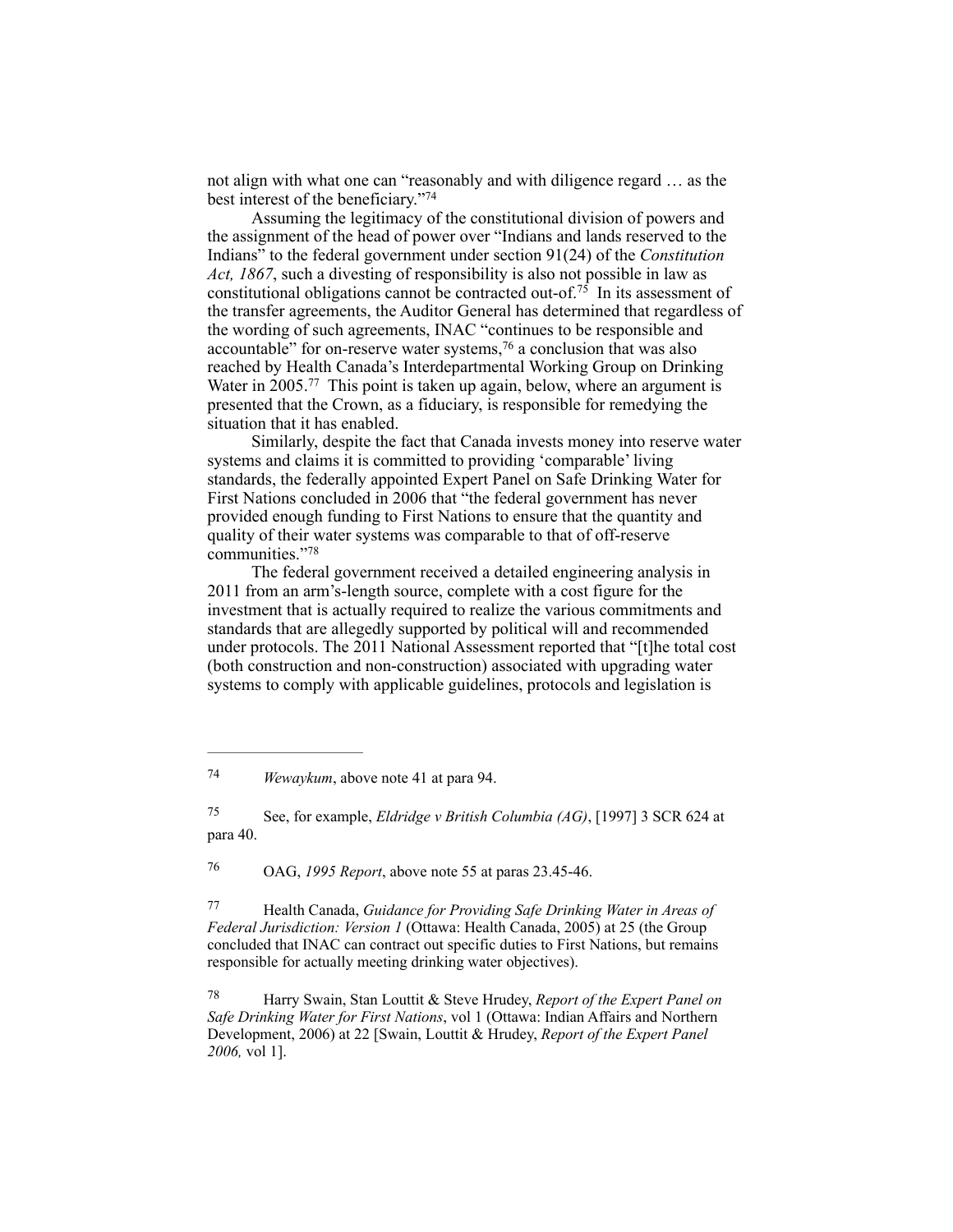estimated to be  $$846$  million."<sup>79</sup> As noted above, the federal government seeks to make the Indigenous beneficiary responsible, under transfer agreements, for addressing the compliance gap that Indigenous communities are allegedly inheriting. Consistent with holding its course, the federal government's response to the 2011 National Assessment cost estimate was to assert that the figures were inflated and to state that any funds to improve water-quality infrastructure will come from the existing funding base. <sup>80</sup> This statement is quite troubling. In examining the federal government's capital plan for 2002-2007, the Expert Panel reported that "the federal government's initial estimates of the capital needed to invest in First Nations water and wastewater systems turned out to be one-third of what was actually needed."<sup>81</sup> The Expert Panel found that the programs were underfunded, in part because the figures were not based on a detailed engineering analysis.<sup>82</sup> To plan without data once is surprising enough, but to choose to not invest the funds that independent engineers have determined are necessary to bring facilities and practices up to standard seems counterintuitive and certainly inconsistent with acting reasonably and with due diligence.

The government's stance also seems to suggest that a decision has already been made that the findings from the 2011 National Assessment do not signal a crisis situation. Once again, in the face of seventy-three percent of water systems operating at medium or high-risk levels, such action and inaction are hard to reconcile with the Crown "acting in what it reasonably and with diligence" could suggest is in "the best interest of the beneficiary."83

Just as the federal government has never provided the funding that its own panels, working groups, and other studies have concluded is necessary, there are examples of AANDC not fulfilling even some of its basic commitments. One such instance is AANDC's lack of compliance with its policy that on-reserve water systems undergo annual inspections. When the Auditor General's Office conducted a 'spot test' in regions where a drinking water advisory had been issued between January 2009 and March 2010, the Office found that from 2006 to 2010 "INAC had conducted only 25 of 80 required annual inspections and 47 of 80 risk evaluations."<sup>84</sup> Given these

*Ibid.* <sup>82</sup>

*Wewaykum*, above note 41 at para 94. <sup>83</sup>

OAG*, 2011 Report*, above note 60 at 17. <sup>84</sup>

INAC, *2011 National Assessment*, above note 11 at 35. <sup>79</sup>

<sup>&</sup>lt;sup>80</sup> "First Nations' drinking-water 'high risk': report'' (19 July 2011), online : The Canadian Press [www.thecanadianpress.com](http://www.thecanadianpress.com) (in this article, these statements were attributed to Michelle Yao, spokesperson for Aboriginal Affairs Minister John Duncan).

*Ibid*. <sup>81</sup>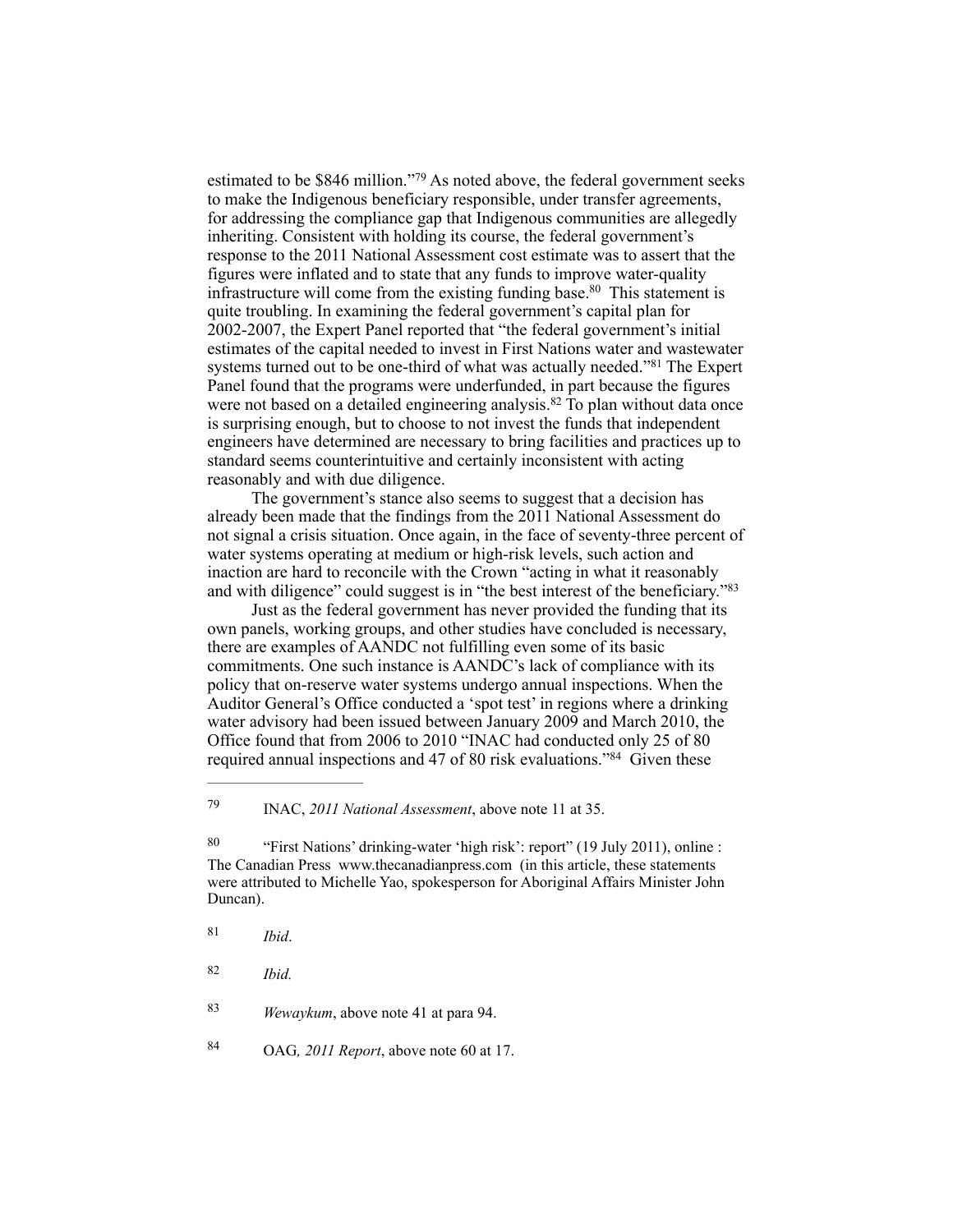facts, it is hard to imagine how one could find that AANDC has acted with loyalty and in good faith.

Fiduciary standards may also not have been met in the federal government's most recent initiative, which is to bring in a legislative framework to regulate on-reserve water quality. This initiative can be seen as a partial response to the consistent findings of arm's-length governmentbased or other assessors, since at least 2005, that a regulatory regime is necessary if reserve residents are to experience safe water. In particular, such assessors have identified a need for justiciable quality standards.  $85$  For example, the 2005 Auditor General report stated:

> When it comes to the safety of drinking water, residents of First Nations communities do not benefit from a level of protection comparable to that of people who live off reserves. This is partly because there are no laws and regulations governing the provision of drinking water in First Nations communities, unlike other communities.

The federal government did table a bill to regulate on-reserve water in May 2010. On June 19, 2013, the *Safe Drinking Water for First Nations Act86* received royal assent, and the act came into force on November 1, 2013.

Although legislation is clearly required, it is not at all certain that thestatute will remedy the situation. Indeed, there is reason to believe that it may actually enhance risk. This is because the statute selectively addresses the issues that were identified as pressing. $87$  In particular, although the statute will grant the federal government considerable power to pass regulations to do things such as make provincial quality standards apply on reserves, it fails to create a structure under which such standards can, in fact, be achieved. This is because it does not contemplate mandating the necessary funding obligations. The Expert Panel on Safe Drinking Water for First Nations, whose primary role was to identify key features of an adequate legislative regime, concluded that "[g]iven the resource concerns of First Nations, it would be useful, almost necessary for INAC's funding role to be mandated in legislation."<sup>88</sup> This legislative element complemented the Expert Panel's conclusion that

 $86$  S.C. 2013, c 21.

87 See MacIntosh, "Public Health Protection," above note 72 (the author provides a discussion of the legislation's general approach and an assessment of which factors may improve under the legislation, as well as where it may fail).

 Harry Swain, Stan Louttit & Steve Hrudey, *Report of the Expert Panel on* <sup>88</sup> *Safe Drinking Water for First Nations: Legal Analysis*, vol 2 (Ottawa: Indian Affairs and Northern Development, 2006) at 30.

OAG*, 2005 Report*, above note 28; Swain, Louttit & Hrudey, *Report of the* <sup>85</sup> *Expert Panel 2006,* vol 1, above note 77.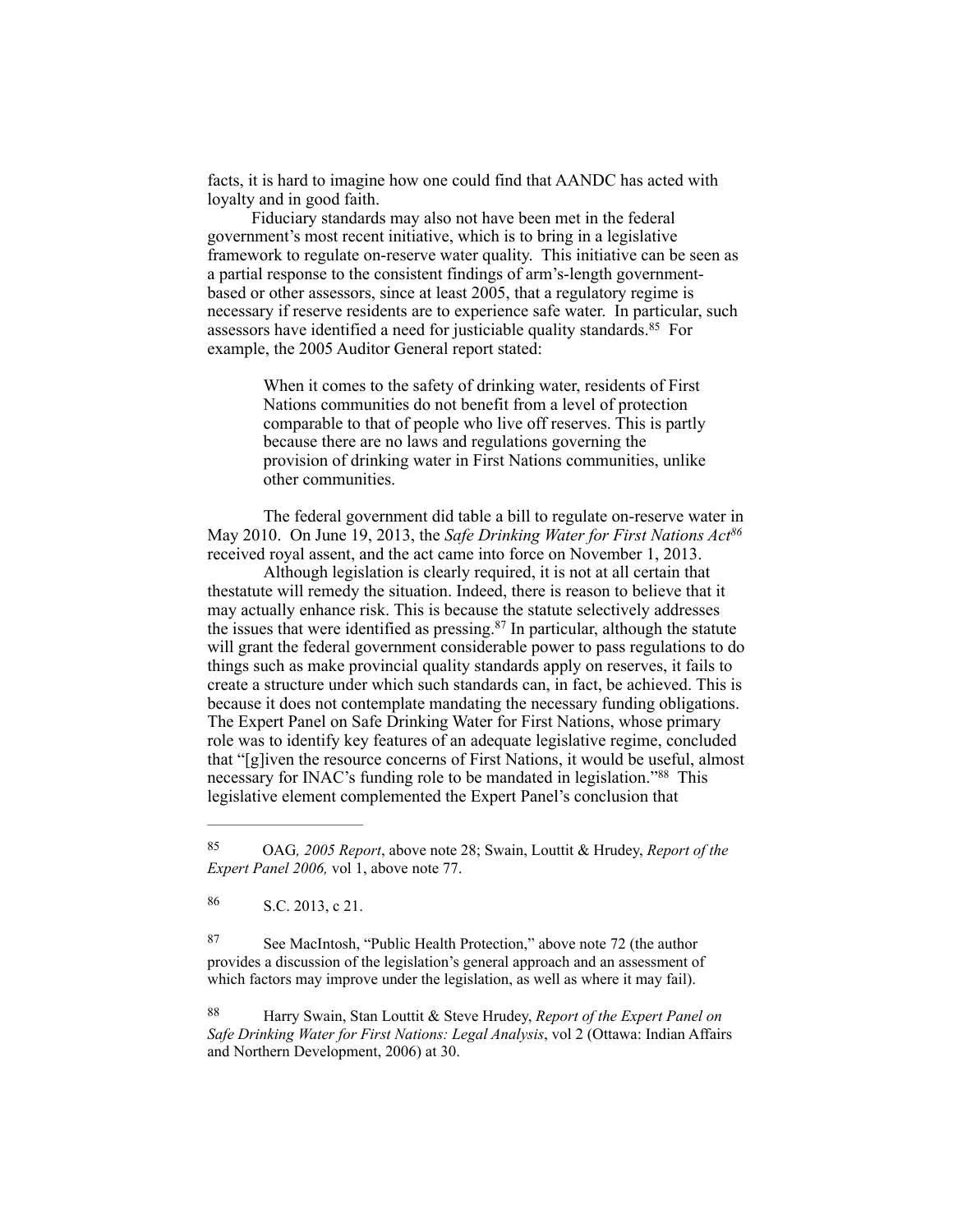"adequate resources—for plants and piping, training and monitoring, and operations and maintenance—are more critical to ensuring safe drinking water than is regulation alone." $89$ 

In its 2011 audit, the Office of the Auditor General commended the federal government for its commitment to developing a regulatory regime, while noting that "even after the bill is passed into law, however, it may still take years to develop and implement related regulations," $90$  and indeed, regulations have still not surfaced. Regardless of when the yet-to-be drafted regulations come into force, the Auditor General was clear that more is required if safe water is to become a reality. The Auditor General wrote:

> Broader concerns that we believe have inhibited progress include the lack of clarity about service levels on First Nation reserves, *lack of a legislative base to fund service delivery on reserves, a lack of an appropriate funding mechanism*, and a lack of organizations that could support local service delivery.<sup>91</sup>

The Auditor General cautioned that unless these concerns are addressed, there is a "risk that living conditions on many First Nation reserves will remain significantly below national averages, with little prospect of a brighter future … "92

The Expert Panel on Safe Drinking Water for First Nations similarly highlighted the need for adequate funding, while cautioning that enacting a regulatory regime without the necessary investment could create heightened risk as resources go towards meeting regulatory requirements (such as filing reports so as to avoid being fined), instead of building and maintaining the actual infrastructure. They concluded:

It is no coincidence that the report of the Walkerton Inquiry … put regulation at the end of the list of elements needed for a comprehensive framework. Regulation alone will not be effective in ensuring safe drinking water unless the other requirements—a multiple-barrier approach, cautious decision- making and effective management systems—are met.

These other requirements depend on adequate investment in both human resources and physical assets. *Regulation without the investment needed to build capacity may even put drinking water safety at risk* by diverting badly needed resources into regulatory

*Ibid*. <sup>92</sup>

Swain, Louttit & Hrudey, *Report of the Expert Panel 2006,* vol 1*,* above note 89 77 at 22.

<sup>&</sup>lt;sup>90</sup> OAG, *2011 Report*, above note 61 at 16.

<sup>&</sup>lt;sup>91</sup> *Ibid* at 8 [emphasis added].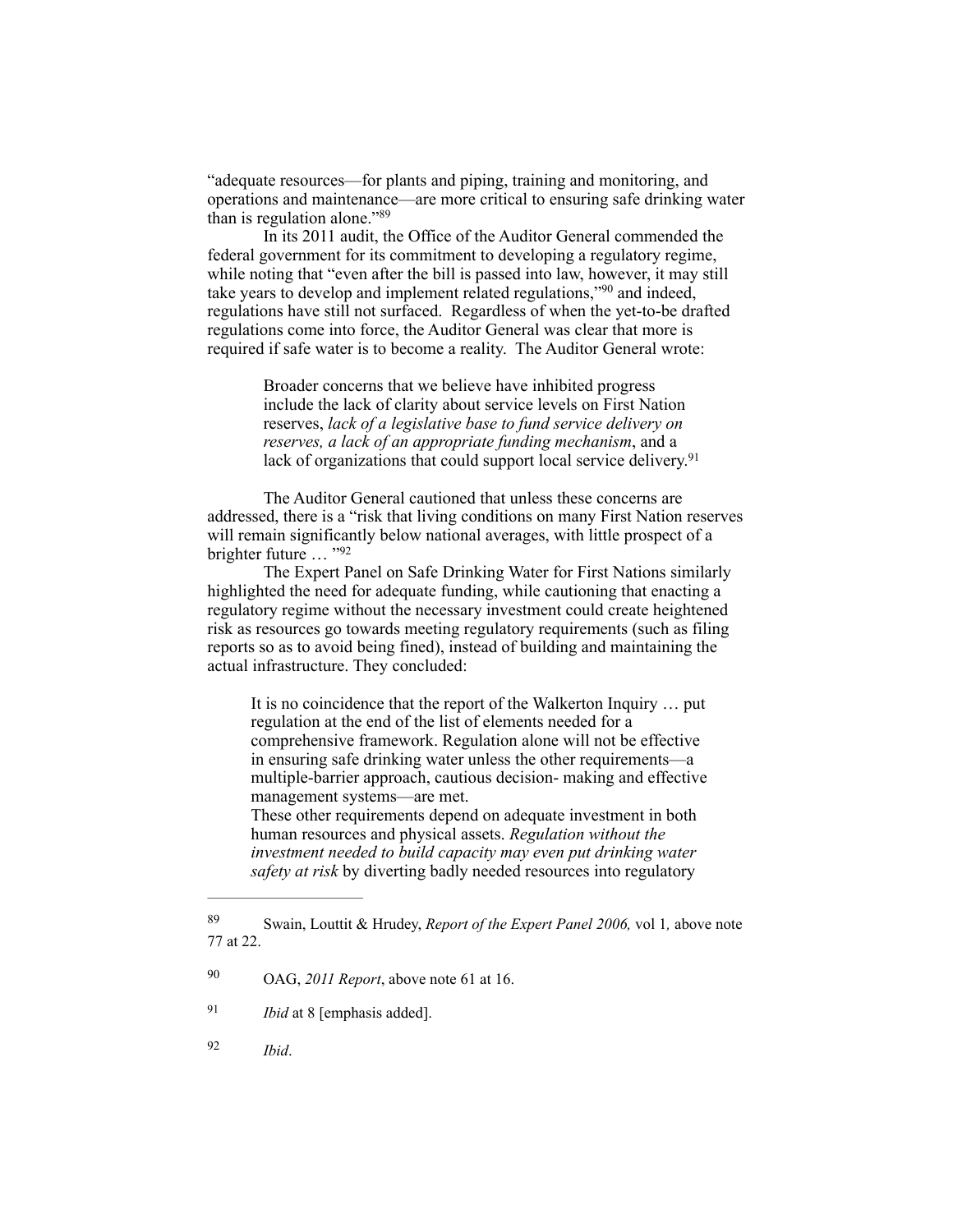frameworks and compliance costs. 93

The federal government has this information but resists incorporating it into its plans, policies, and proposed legislation; this criticism was even pointed out in the Parliamentary Library's legislative summary of the bill:

> Several First Nations participating in the engagement sessions on the government's proposed legislative approach have expressed concern that the introduction of water standards legislation, *without adequate investment* to build capacity, could place First Nations drinking water *at further risk* by increasing costs associated with monitoring, reporting and compliance, as well as potential financial penalties associated with enforcement. 94

The summary also notes the Assembly of First Nations' assessment that "regulations without the capacity and financial resources to support them will only set up First Nations to fail."95

There is, therefore, a rich body of evidence to support a claim that Canada has assumed roles and responsibilities over an identified Indigenous interest, with resulting fiduciary obligations, and that Canada has not acted consistently with fiduciary standards on a number of levels. The mere fact that Canada is operating in a context where it can "invoke competing interests" does not permit it to "shirk its fiduciary duty."<sup>96</sup>

## **D. International Law and Canadian Obligations**

If a claim based on fiduciary law were brought forward, Indigenous litigants would, no doubt, frame their claimed right to safe water within the overarching context of international law, which clearly supports the realization of these rights. Central to such submissions may be the fact that Canada's recent positions at the United Nations, referred to above, do not undo Canada's existing commitments.

 Canada has freely chosen to accede to a number of international instruments that either explicitly or implicitly recognize a right to safe water.

Swain, Louttit & Hrudey, *Report of the Expert Panel 2006,* vol 1*,* above note 93 77 at 18 [emphasis added].

<sup>&</sup>lt;sup>94</sup> Auclair & Simeone, "Bill S-11", above note 56 at 9 [emphasis added].

<sup>&</sup>lt;sup>95</sup> *Ibid* at 10, citing Assembly of First Nations, "AFN National Chief Calls for Real Action on Safe Drinking Water for First Nations: Need Action to Address the 'Capacity Gap as well as the Regulatory Gap'" 27 May 2010.

*Wewaykum*, above note 41 at para 104. See also *Osoyoos Indian Band v* <sup>96</sup> *Oliver (Town)*, 2001 SCC 85 at para 51.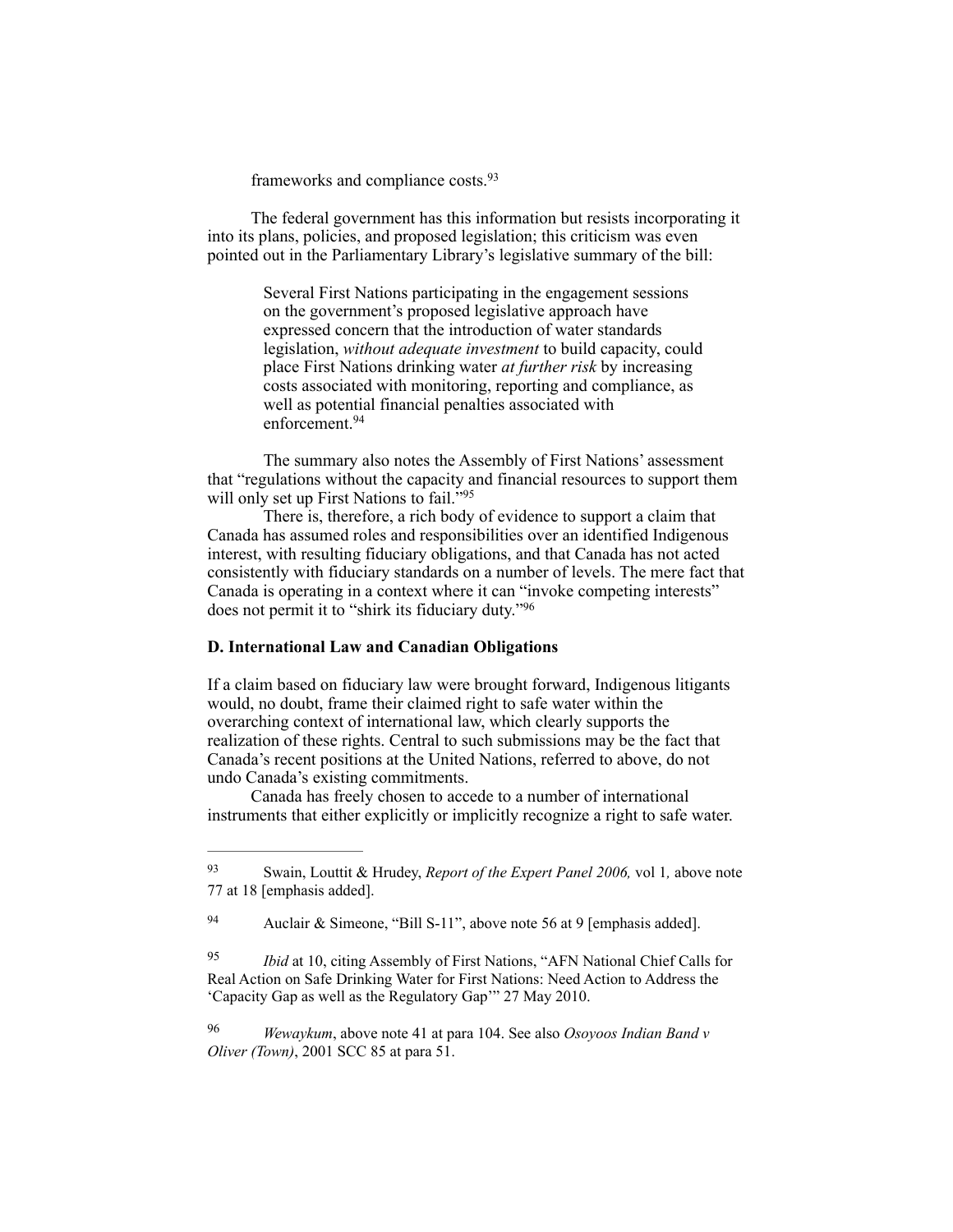For example, Canada ratified the *International Covenant on Economic, Social and Cultural Rights* (*ICESCR*) in 1976, which requires that parties "recognize the right of everyone to the enjoyment of the highest attainable standard of physical and mental health."<sup>97</sup> The *ICESCR* specifically calls on states to address hygiene, as well as the prevention, treatment, and control of epidemic and endemic diseases.<sup>98</sup> The Committee that oversees the *ICESCR* confirmed in *General Comment No 14* that these health rights require states to "ensure access to basic shelter, housing and sanitation, and an adequate supply of safe and potable water."99

 In their *General Comment No 15*, the Committee considered the human right to safe drinking water.<sup>100</sup> The Comment explains that the right "entitles everyone to sufficient, safe, acceptable, physically accessible and affordable water for personal and domestic uses."<sup>101</sup> The Comment also indicates that states are required to "give special attention" to those who have faced difficulty "in exercising this right," and identifies Indigenous peoples as one such group.<sup>102</sup> While the General Comments do not create independent rights,  $103$  they are authoritative interpretations of the existing obligations

*Ibid,* art 12. <sup>98</sup>

 Economic and Social Council, *Substantive Issues Arising in the* <sup>99</sup> *Implementation of the International Covenant on Economic, Social and Cultural Rights General Comment No 14. The right to the highest attainable standard of health*, UNESCOR, 22d Sess, UN Doc E/C/12/2000/4 (2000) at para 43[*General Comment No 14*].

<sup>100</sup> Economic and Social Council, *Substantive Issues Arising in the Implementation of the International Covenant on Economic, Social and Cultural Rights General Comment No 15. The right to water,* UNESCOR, 29th Sess, UN Doc E/C 12/2002/11 (2002) [*General Comment No 15*].

<sup>101</sup> *Ibid, principle 2.* 

<sup>102</sup> *Ibid, principle 16.* 

<sup>103</sup> See Rebecca Bates, "The Road to the Well: An Evaluation of the Customary Right to Water" 2010 19:3 RECIEL 282 at 287 [Bates].

*International Covenant on Economic, Social and Cultural Rights*, 16 97 December 1966, 993 UNTS 3, art 12, 6 ILM 368 [*ICESCR*] (Canada acceded to the *ICESCR* on May 19, 1976. These rights are not absolute, but are intended to be realized gradually in accordance with the resources of member states (art 2)).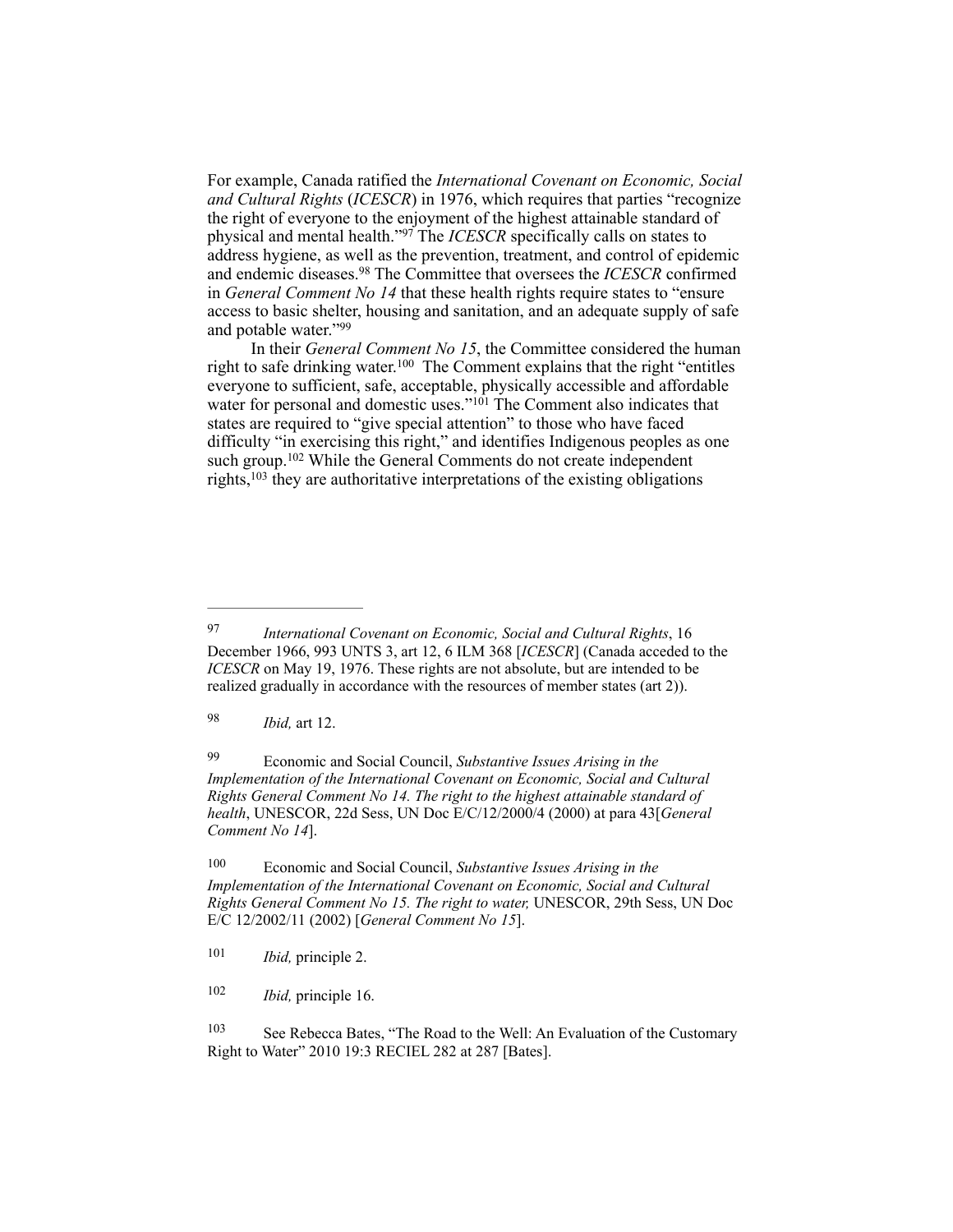under the *ICESCR*<sup>104</sup> and support the conclusion that the right to water is part of international customary law, to which Canada is already bound.105

 It is also clear that Canada knows it cannot meet its *ICESCR* obligations unless it addresses drinking water concerns. Canada has consistently included descriptions of the state of on-reserve water and of its efforts to improve drinking water quality on reserves in its reports to the Committee, which oversees the *ICESCR*.<sup>106</sup> In response, the Committee has repeatedly found that Canada has failed to address the lack of access to safe water for its Indigenous peoples.<sup>107</sup>

 The Committee has been particularly frustrated with Canada's failure to develop legislation that recognizes "the right to water as a legal entitlement." $108$  In 2006, it urged Canada to act upon these and other outstanding obligations. In particular, the Committee requested that Canada take the required steps to make Covenant rights directly enforceable and to establish "effective" mechanisms to oversee the implementation of the *ICESCR*.<sup>109</sup> They were concerned by:

> The State party's restrictive interpretation of its obligations under the Covenant, in particular its position that it may implement the legal obligations set forth in the Covenant by adopting specific measures and policies rather than by enacting legislation specifically recognizing economic, social and cultural rights, and the consequent lack of awareness, in the provinces and territories, of the State party's legal obligations under the Covenant;

Lynda Collins, "Environmental Rights on the Wrong Side of History: 104 Revisiting Canada's Position on the Human Right to Water" 2010 19:3 RECIEL 351 at 354; Salman Salman & Siobhán McInerney-Lankford, *The Human Right to Water: Legal and Policy Dimensions* (Washington: The World Bank, 2004) at 5.

 $105$  Bates, above note 101 at 287.

See, for example, *International Covenant on Economic, Social and Cultural* <sup>106</sup> *rights: Fourth Report of Canada* (Ottawa: Public Works and Government Services Canada, 2004) at paras 383-85.

See, for example, Committee on Economic, Social and Cultural rights, 107 *Reports of States: Canada*, 36th Sess (Geneva, 1 to 19 May 2006) at 2, online: ISHR [http://olddoc.ishr.ch/hrm/tmb/treaty/cescr/reports/cescr\\_36/Canada\\_CESCR\\_36.pdf](http://olddoc.ishr.ch/hrm/tmb/treaty/cescr/reports/cescr_36/canada_cescr_36.pdf).

Economic and Social Council, *Concluding observations of the Committee on* <sup>108</sup> *Economic, Social and Cultural rights*, UNESCOR, 36th Sess, UN Doc E/C.12/CAN/ CO/4 (2006) at para 11(d).

<sup>&</sup>lt;sup>109</sup> *Ibid* at para 35.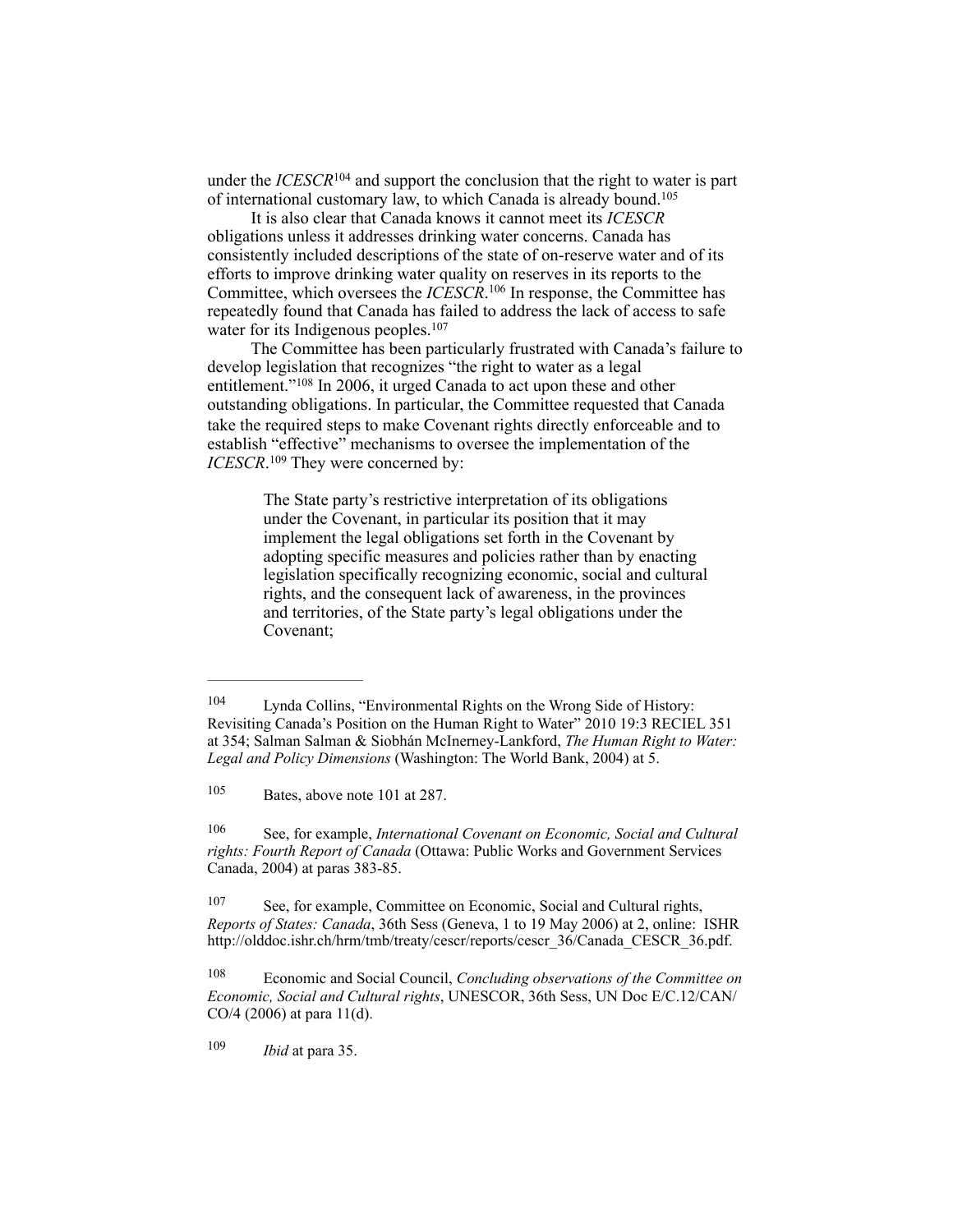[and] ... The lack of legal redress available to individuals when governments fail to implement the Covenant, resulting from the insufficient coverage in domestic legislation of economic, social and cultural rights, as spelled out in the Covenant; the lack of effective enforcement mechanisms for these rights; the practice of governments of urging upon their courts an interpretation of the Canadian Charter of Rights and Freedoms denying protection of Covenant rights, and the inadequate availability of civil legal aid, particularly for economic, social and cultural rights. $110$ 

These comments are from the Committee's response to Canada in 2006. Canada was scheduled to deliver its next report on implementation in 2010, which presumably would have had to respond to these requests for action. However, at press time, this report appears to still be outstanding. Given the caliber of criticisms that the Canadian situation has engendered due to failings under the *ICESCR*, it is hardly surprising that Canada resists treaties that include overseeing bodies that would specifically monitor Canada's compliance with the right to water.

Canada has also ratified or acceded to several international instruments that directly recognize a general right to water. These include the Convention on the Rights of the Child, which requires state parties to "take appropriate measures" to "combat disease … through … the provision of … clean drinking water" <sup>111</sup> and the United Nations Convention on the Elimination of All Forms of Discrimination Against Women, which requires state parties to ensure "women in rural areas … enjoy adequate living conditions, particularly in relation to housing, sanitation, electricity and water supply  $\ldots$ <sup>"112</sup>

Perhaps more pointedly, Canada has also ratified the *United Nations Declaration on the Rights of Indigenous Peoples* (*UNDRIP*). This instrument both recognizes a right of Indigenous people to the improvement of their "social conditions," including sanitation and health, as well as a positive obligation on states "to ensure continuing improvement" of these conditions.<sup>113</sup> Both sanitation and health depend upon, among other factors, safe drinking water in sufficient quantities. Given that this term is framed as a

 $110$  *Ibid* at para 11.

<sup>111</sup> Convention on the Rights of the Child, 20 November 1989, 1577 UNTS 3, art 24(2)(c); 28 ILM 1456.

 *Convention on the Elimination of All Forms of Discrimination Against* <sup>112</sup> *Women,* 18 December 1979, 1249 UNTS 13, art 14(2)(h), 19 ILM 33 (Canada ratified this treaty on 10 December 1981).

 *United Nations Declaration on the Rights of Indigenous Peoples*, UNGAOR, 113 61st Sess, UN Doc A/61/L.67, (2007) arts 1, 20, 23, and 29.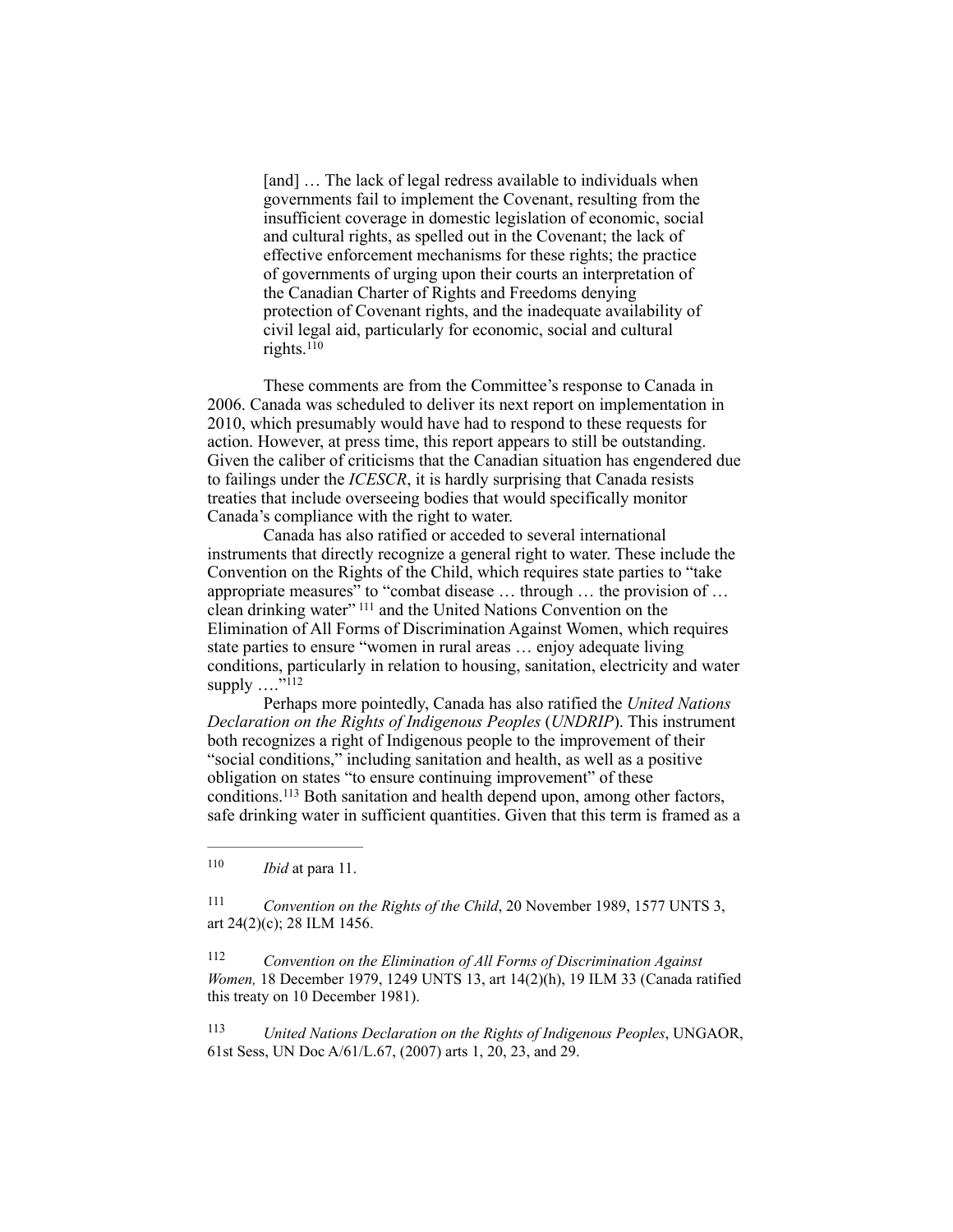positive obligation, it is explicit that signatory countries must take steps to enable the realization of *UNDRIP* rights instead of merely not interfering with matters that may affect rights.

Additionally, Article 38 of *UNDRIP* explicitly requires states to take action to implement the Declaration, including enacting legislation.<sup>114</sup> Some domestic courts have found that even absent domestic implementation, the Declaration directly constrains domestic action. A case in point is the 2007 decision of the Supreme Court of Belize in *Aurelio Cal et al v Belize*. In this case, in "elaborating on his finding of a violation of customary international law, [the Chief Justice] stated his view that the 2007 Declaration 'embodying as it does, general principles of international law relating to indigenous peoples and their lands and resources, is of such force that the defendants, representing the Government of Belize, will not disregard it.'"115

These international instruments result in more than the creation of an adjudicative space.<sup>116</sup> They also crystalize the legitimacy of rights claims by giving the rights form and recognition, while creating public expectations that the terms of treaties will be honoured by governments. Canada's ratification of the above instruments results in their having interpretive force as courts will assume that Canada intends not to act in violation of international legal instruments. For example, courts will strive to interpret legislation to be consistent with obligations shouldered under international  $\bar{I}aw^{117}$  and will interpret the *Charter* "to provide protection at least as great as that afforded by similar provisions in international human rights documents that Canada has ratified."<sup>118</sup> It is consistent with these understandings to posit that courts will similarly expect Canada to respect its freely assumed international obligations, especially those articulated in *UNDRIP*, as informing the meaning of fulfilling its fiduciary obligations to Indigenous peoples.

*Ibid*. <sup>115</sup>

 Bruce Porter, "Claiming Adjudicative Space: Social Rights, Equality and 116 Citizenship" in Margot Young et al, eds, *Poverty: Rights, Social Citizenship, and Legal Activism* (Vancouver: UBC Press, 2007) 77 at 80.

<sup>117</sup> *Baker v Canada (Minister of Citizenship and Immigration),* [1999] 2 SCR 817 at para 67.

<sup>&</sup>lt;sup>114</sup> See Siegfried Wiessner, "United Nations Declaration on the Rights of Indigenous Peoples: Introduction," online: Audiovisual Library of International Law [http://legal.un.org/avl/pdf/ha/ga\\_61-295/ga\\_61-295\\_e.pdf](http://legal.un.org/avl/pdf/ha/ga_61-295/ga_61-295_e.pdf) (several states have complied with this requirement) [Wiessner]

<sup>&</sup>lt;sup>118</sup> Slaight Communications Inc v Davidson, [1989] 1 SCR 1038 at 1056-7. See Martha Jackman & Bruce Porter, "Canada: Socio-Economic Rights under the Canadian Charter" in Malcolm Langford, ed, *Social Rights Jurisprudence: Emerging Trends in International and Comparative Law* (New York: Cambridge University Press, 2008) 209 at 214-15 (the authors provide a discussion of this presumption and the jurisprudence that supports it).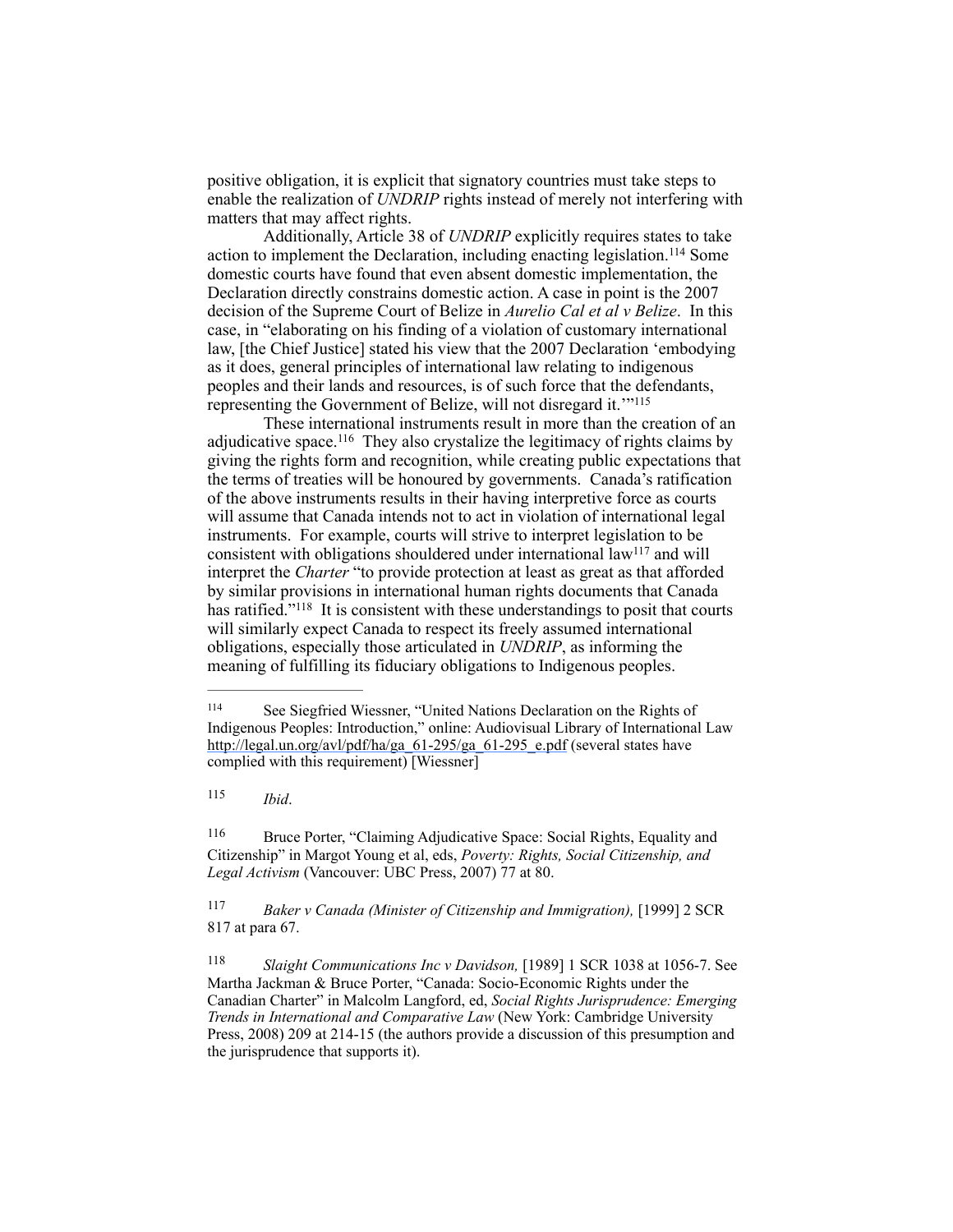## **E. Finding a Remedy, Righting the Wrong**

An action based on a breach of fiduciary duties may be successful, but what would the remedy actually be? $119$  In the cases where fiduciary breaches have been made out, the courts have been concerned with ensuring justice is achieved. For example, in the germinal decision of  $R v$  Guerin<sup>120</sup> the Supreme Court found that the following principles ought to guide considerations of remedies where the Crown has breached its fiduciary obligations to Indigenous peoples:

> [I]f a breach has been committed then the trustee is liable to place the trust estate in the same position as it would have been in if no breach had been committed. Considerations of causation, foreseeability and remoteness do not readily enter into the matter.... The principles embodied in this approach do not appear to involve any inquiry as to whether the loss was caused by or flowed from the breach. Rather the inquiry in each instance would appear to be whether the loss would have happened if there had been no breach.<sup>121</sup>

Thus the remedy award in *Guerin* was crafted to reflect a lost best opportunity. Similarly, in *Blueberry River*<sup>122</sup> the damages award reflected the current value of an interest that the Crown had transferred in a manner

*Guerin*, above note 35. *<sup>120</sup>*

 *Ibid* at para 50, citing *Re Dawson; Union Fidelity Trustee Co v Perpetual* <sup>121</sup> *Trustee Co* (1966), 84 WN (Pt 1) (NSW) 399 at 404-06.

<sup>122</sup> *Blueberry River*, above note 41.

<sup>119</sup> See *Wewaykum*, above note 41, at para 135 (limitation periods concerns may also arise. However, limitation periods are not likely to be a barrier as there are copious instances of new breaches. This contrasts with the situation of a singular historic breach with continuing consequences, which would indeed be statute barred. Pursuant to the *Federal Court Act,* RSC 1985, c.F-7, s 39(1) claims based on fiduciary law against the federal government are subject to provincial limitation period legislation). See also *Wewaykum,* above note 40 at 114; *Blueberry River*, above note 40 at 107 (there is also evidence of recent instances where the Crown knew of the negative consequences of older federal policies and practices and received that knowledge at a time when it held the ability to effectively act to remedy the situation. There is an analogy here to *Blueberry River* where acting on a specific breach was barred by limitation periods but the Crown was still liable because it had a continuing power to act that extended into a period, which was not statute-barred. The Supreme Court of Canada found that "[s]o long as the [federal department] has the power …. the [federal department] was under a fiduciary duty to exercise this power" at 365); *Reynolds*, above note 40 at 202 (thus an actionable breach based on fiduciary law was found in the Crown's failure to remedy the situation once it became aware of it).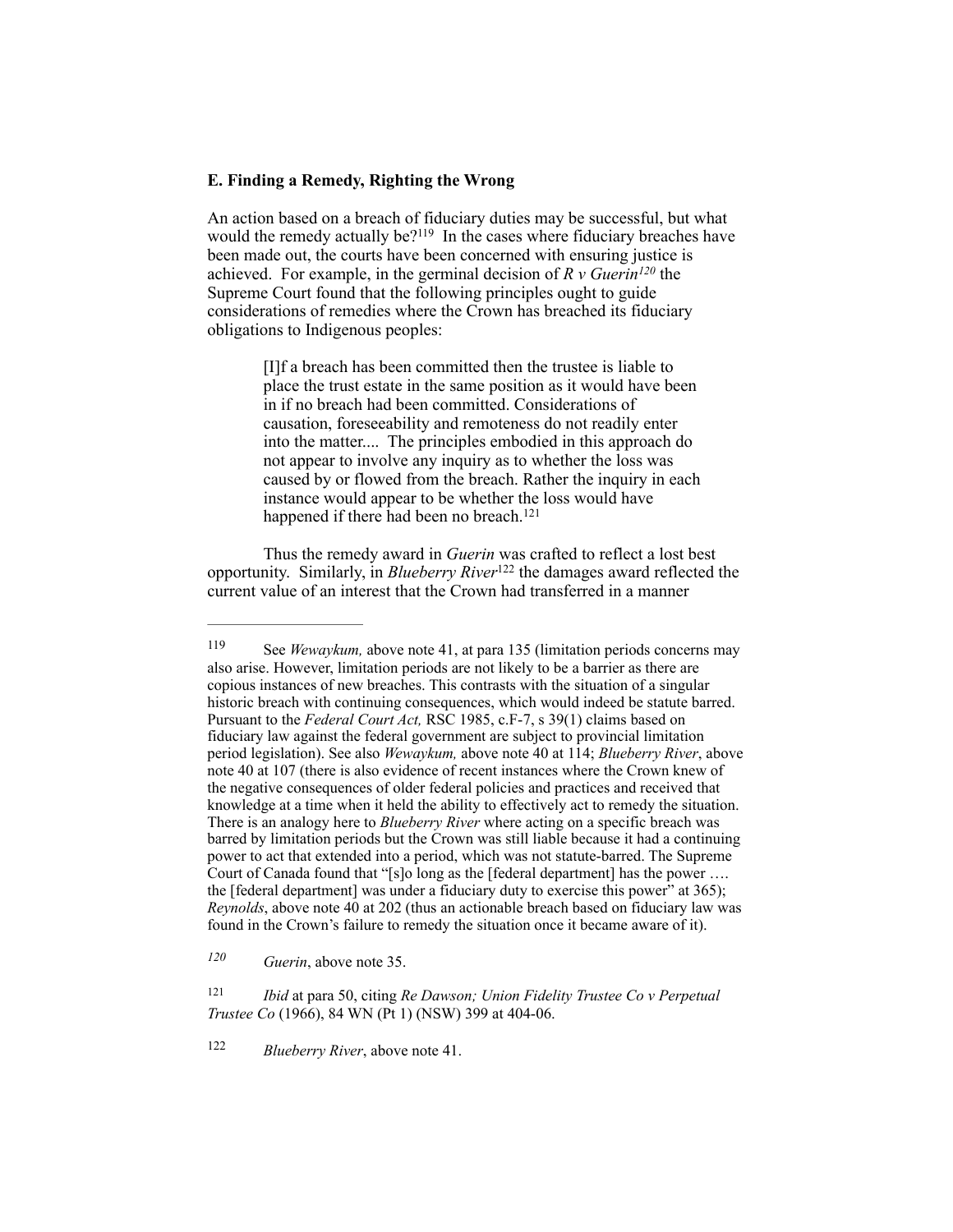inconsistent with its fiduciary obligations to the First Nation. In *Osoyoos Indian Band,* in the face of uncertainty over which interests in reserve land had been expropriated by the Crown several decades before, the Court read the expropriation action to be consistent with the fiduciary duty, thereby limiting the expropriation to the minimal interests necessary to fulfill the Crown's purposes. This, in turn, left sufficient interest in the land, such that it was available to be taxed by the First Nation in question.

In some respects water is an easy issue to address. The technology for making water safe is known and we already have a national and arm's-length engineering analysis in hand that provides much of the required baseline information. A short-term step is to make the financial commitments that are required to address pressing concerns about basic infrastructure and operations. The question of how to maintain that infrastructure and sustain water safety is more complex: it necessarily involves developing just approaches to governance relationships between the Crown and Indigenous peoples that recognize the impact of intergenerational poverty and social marginalization on capacity. Such approaches must therefore be informed by a decolonizing and empowering ethic, not just the imposition of, for example, a municipal model on a First Nation community.

Scholars assessing fiduciary claims in other contexts have proposed approaches that may be helpful here. For example, Kent McNeil has assessed how the fiduciary doctrine plays out in terms of the facts surrounding Canada's assertion of control over Indigenous governments. He concludes that given past and continuing interferences and the current state of Indigenous communities due to those interferences, there is a "positive fiduciary obligation to provide Aboriginal nations with assistance to rebuild their capacity to govern themselves autonomously."<sup>123</sup> This approach is consistent both with the jurisprudence and the scholarship of others. Writing on the general topic of transferring control over areas from the Crown's hands to Indigenous communities, Leonard Rotman observes that given the principles of fiduciary law, "it is insufficient for the Crown to attempt to dispose of its obligations by dumping them unceremoniously on the Native people without providing for their harmonious transition  $\ldots$  ."<sup>124</sup> Such reasoning is clearly applicable to the case of water as well. Having asserted control over water and created a dysfunctional and risky status quo, fiduciary law dictates that Canada is required to provide the specific assistance that will remedy the situation. The sort of remedy required could not be dictated in any detail from the bench, especially since planning and implementation is most likely to succeed where it is aligned with remediating the underlying conditions of political marginalization, alienation, and poverty that are

Kent McNeil, *The Inherent Right of Self-Government: Emerging Directions* <sup>123</sup> *for Legal Research* (Chilliwack, BC: First Nations Governance Centre, 2004) at 31.

Leonard Rotman, *Parallel Paths: Fiduciary Doctrine and the Crown-Native* <sup>124</sup> *Relationship in Canada* (Toronto: University of Toronto Press, 1996) at 259-60.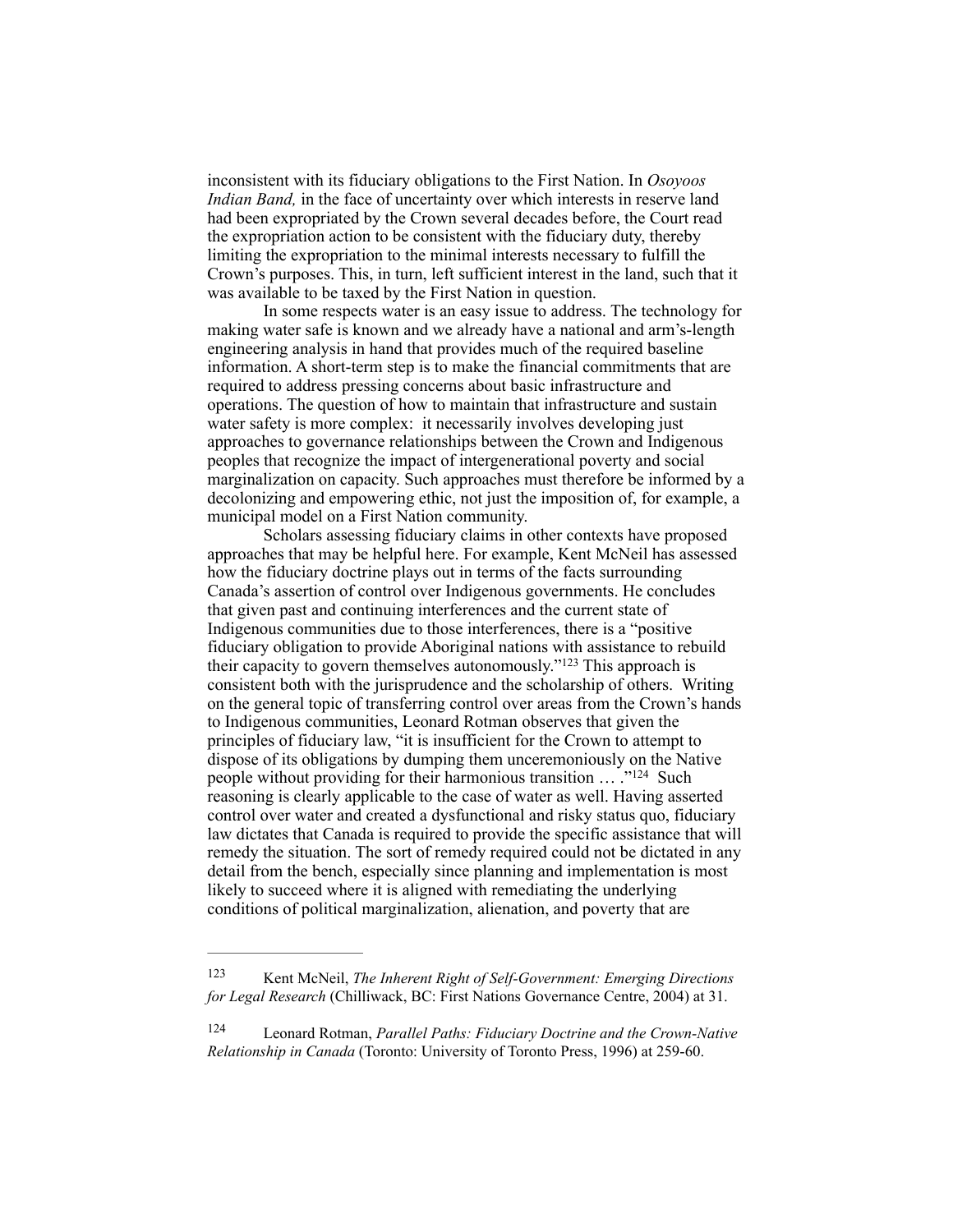experienced by many Indigenous individuals and communities.<sup>125</sup> Nevertheless, a judge could set some basic parameters as dictated by fiduciary law and remain seized of the matter while the parties negotiate an appropriate process or framework for realizing the Crown's obligations and the transition into a situation where on-reserve water is no longer inordinately risky.

## **F. Concluding Comments**

It is depressing to consider that the water woes of on-reserve Indigenous peoples in Canada may only be effectively addressed as a result of litigation, instead of as a product of dedicated political will. This is especially the case given Canada's relative wealth and the growing international recognition that access to safe and sufficient water is a human right that plays a foundational role in enabling the realization of other rights.

There is ample evidence of the failure to realize this right and of the fact that this failure is not a new phenomenon, but rather a persistent one with a considerable pedigree. While fiduciary claims are seldom possible against the federal government, the unique facts of this situation, coupled with the distinct constitutional relationship between Indigenous peoples and the state, makes such claims legally possible. In particular, there seems to be a prima facie case, as the requirements identified under developing law for establishing Crown-Indigenous fiduciary obligations are likely present in this situation.

First, the Crown asserted discretionary control over Aboriginal peoples' land and water interests, including on-reserve water systems. This control was asserted in a variety of forms, both pursuant to legislation and policy, as well as through practice, often coupled with a commitment to achieving certain outcomes for reserve residents, resulting in fiduciary obligations. Second, evidence from the public record illustrates, on a prima facie basis, that the Crown has not met the standards to which fiduciaries are held. To support this claim, I note the acknowledged underfunded approach Canada has taken to overseeing water, its neglect in following through explicitly assumed responsibilities, and its recent introduction of legislation that has been flagged as potentially increasing the risk of unsafe water, largely due to its approach to the funding base. The case for a breach is further bolstered by the understanding of water rights and the rights of Indigenous peoples, which have been recognized under international law. International law inflects the content of the fiduciary obligations that Canada has assumed, and, therefore, informs the standards that ought to be met. It also likely

 Janet Smylie & Paul Adomako, eds, *Indigenous Children's Health Report:* <sup>125</sup> *Health Assessment in Action* (Toronto: Centre for Research on Inner City Health, 2010) at 4. See also, Gerald Taiaiake Alfred, "Colonialism and State Dependency" (2009) 5:2 Journal of Aboriginal Health 42 at 44 ("[i]t is evidence to anyone who has experience living or working within First Nation communities that conventional approaches to health promotion and community development are not showing strong signs of success").